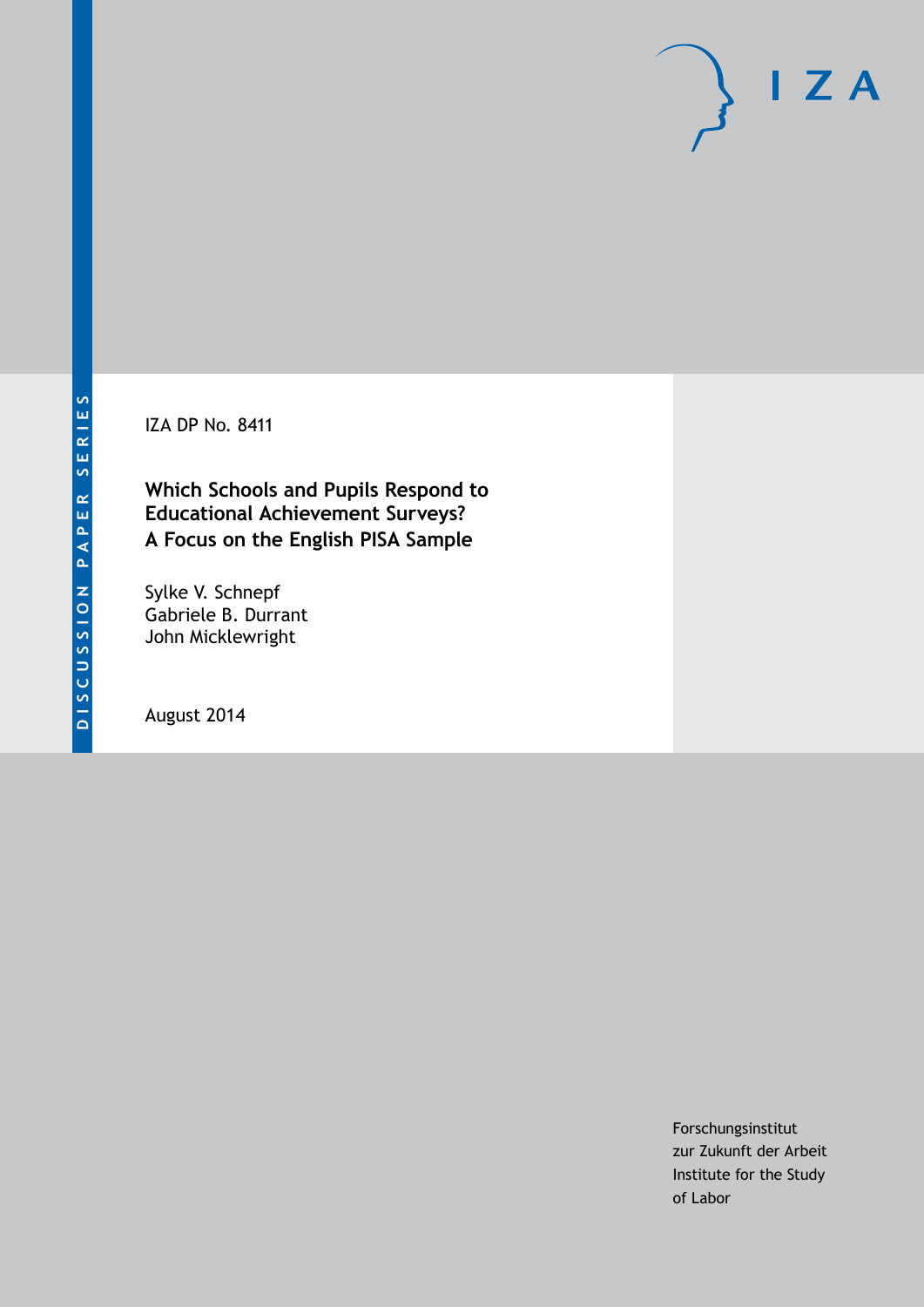# **Which Schools and Pupils Respond to Educational Achievement Surveys? A Focus on the English PISA Sample**

# **Sylke V. Schnepf**

*European Commission, DG Joint Research Centre and IZA*

### **Gabriele B. Durrant**

*University of Southampton*

### **John Micklewright**

*IOE, University of London and IZA*

## Discussion Paper No. 8411 August 2014

IZA

P.O. Box 7240 53072 Bonn Germany

Phone: +49-228-3894-0 Fax: +49-228-3894-180 E-mail: [iza@iza.org](mailto:iza@iza.org)

Any opinions expressed here are those of the author(s) and not those of IZA. Research published in this series may include views on policy, but the institute itself takes no institutional policy positions. The IZA research network is committed to the IZA Guiding Principles of Research Integrity.

The Institute for the Study of Labor (IZA) in Bonn is a local and virtual international research center and a place of communication between science, politics and business. IZA is an independent nonprofit organization supported by Deutsche Post Foundation. The center is associated with the University of Bonn and offers a stimulating research environment through its international network, workshops and conferences, data service, project support, research visits and doctoral program. IZA engages in (i) original and internationally competitive research in all fields of labor economics, (ii) development of policy concepts, and (iii) dissemination of research results and concepts to the interested public.

IZA Discussion Papers often represent preliminary work and are circulated to encourage discussion. Citation of such a paper should account for its provisional character. A revised version may be available directly from the author.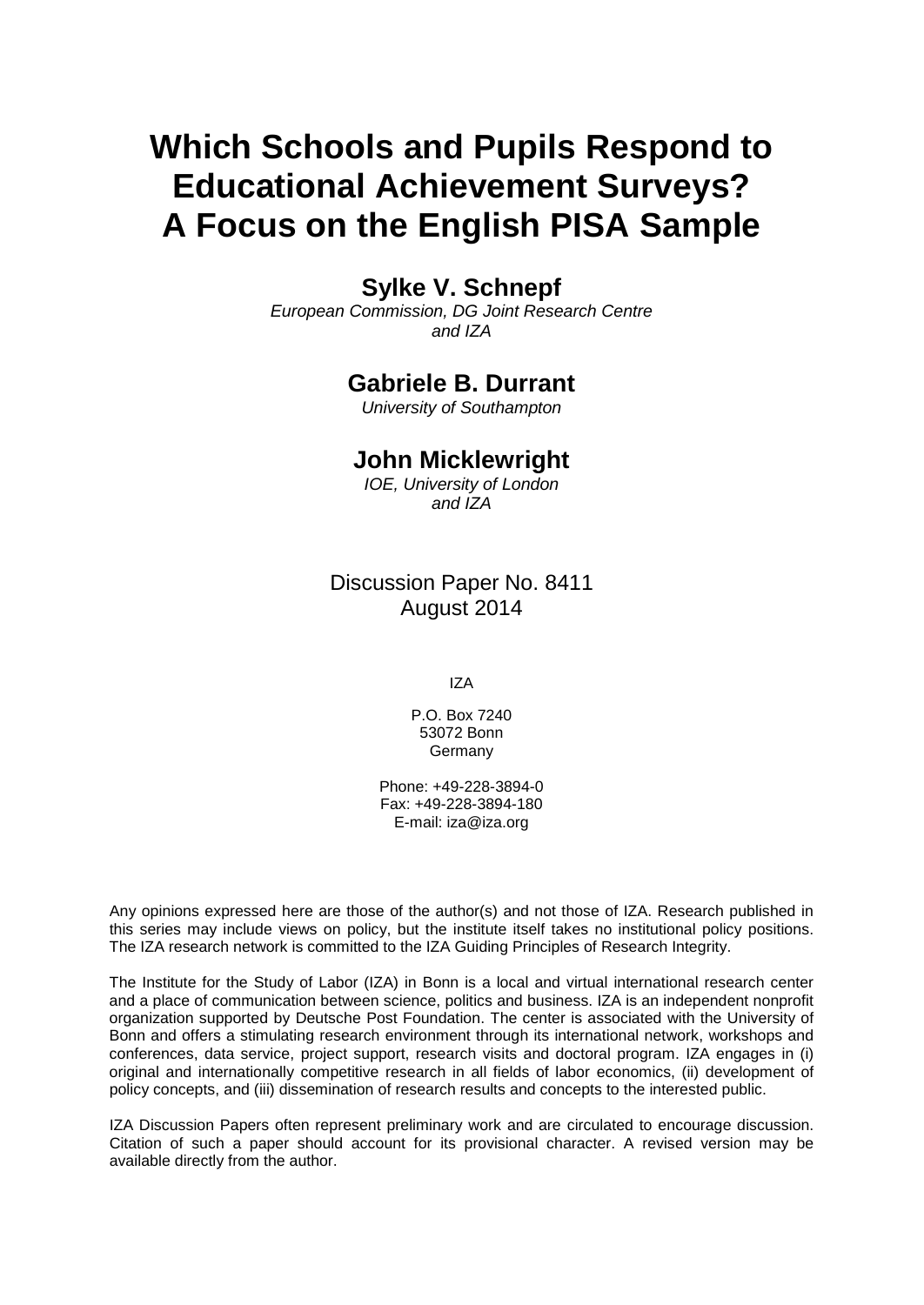IZA Discussion Paper No. 8411 August 2014

# **ABSTRACT**

# **Which Schools and Pupils Respond to Educational Achievement Surveys? A Focus on the English PISA Sample**

Using logistic and multilevel logistic modelling we examine non-response at the school and pupil level to the important educational achievement survey Programme for International Student Assessment (PISA) for England. The analysis exploits unusually rich auxiliary information on all schools and pupils sampled for PISA whether responding or not, including data from two large-scale administrative sources on pupils' results in national public exams, which correlate highly with the PISA target variable. Results show that characteristics associated with non-response differ between the school and pupil levels. The findings have important implications for the survey design of education data.

JEL Classification: I21, C83

Keywords: educational achievement survey, non-response, data linkage, survey design, Programme for International Student Assessment (PISA)

Corresponding author:

Sylke V. Schnepf European Commission DG Joint Research Centre Econometrics and Applied Statistics Unit Via E. Fermi 2749, TP 361 Ispra (VA), I-21027 Italy E-mail: [Sylke.Schnepf@jrc.ec.europa.eu](mailto:Sylke.Schnepf@jrc.ec.europa.eu)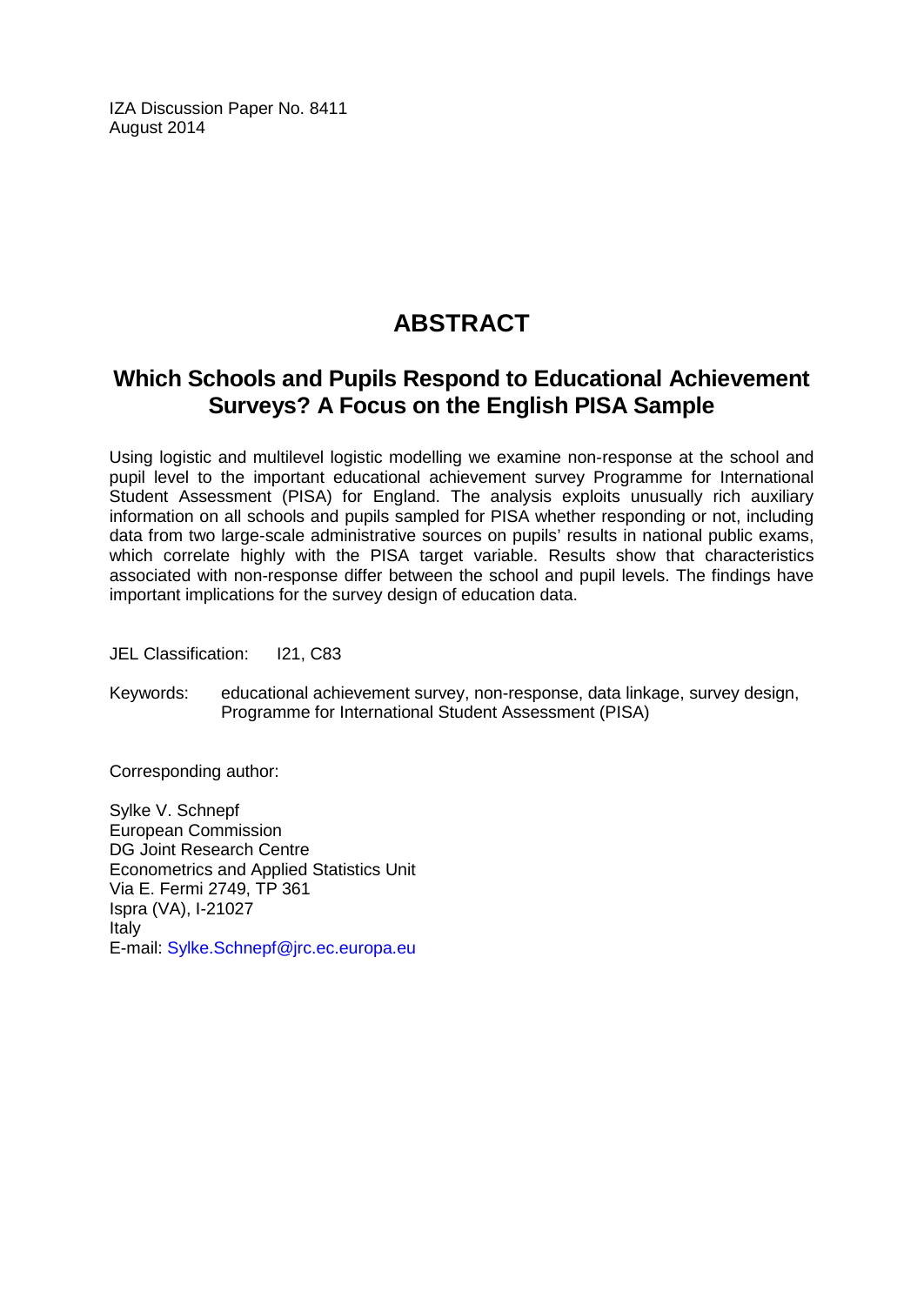#### **1. Introduction**

Results of international educational achievement surveys make it possible to compare countries' success in educational outcomes and have therefore impacted widely on education policy debate in most of the countries covered by these surveys. However, attention to the survey results has not been matched by thorough reviews of the data quality of such surveys, in particular with respect to non-response rates and non-response bias. This stands in contrast to household surveys, for which considerable research on the nature and correlates of non-response is available (for a summary see Groves (2006)).

The most prominent achievement surveys are the Programme for International Student Assessment (PISA) (Organisation for Economic Co-operation and Development (2012)), the Trends in International Maths and Science Study (TIMSS) (Olson *et al*. (2008)), and the Progress in Reading Literacy Study (PIRLS). The typical design involves sampling schools at a first stage and then pupils within schools at a second stage. The success of the survey depends on the level and pattern of response at both stages. Although a household survey may often have a multistage element, with individuals within each contacted household choosing whether to respond, the two stages in a survey of school children are somewhat distinct in a way that is fundamental to the survey design. Non-contact at school or pupil level is likely to be negligible for achievement surveys while factors impacting on school response may be related to the environment of the school setting as well as school commitments. Pupils' decisions to respond may depend on socio-demographic characteristics as well as the level of their schools' commitment. For these reasons, response to this type of survey deserves more attention from researchers than it has received to date.

Non-response analysis often suffers from a lack of information on the non-responding units, in particular on variables correlated with survey target variables. By contrast, our analysis exploits rich auxiliary information on all schools and pupils sampled for PISA using two external administrative datasources: the Pupil Level Annual School Census and the National Pupil Database. That is, we have additional information on schools and pupils irrespective of whether they respond to the survey. This is a rare example of linked survey and administrative data (see also for example Dearden *et al* (2011)). In particular, we have access to administrative registers that contain information on results in national public exams. These are strongly correlated with the main PISA target variables that measure learning achievement – a characteristic highly desirable for non-response investigations (Little and Vartivarian (2005)), but rarely found in practice (Kreuter *et al* (2010)). Even in the presence of linked administrative data such information is often only available for the responding cases. Moreover, in the case of the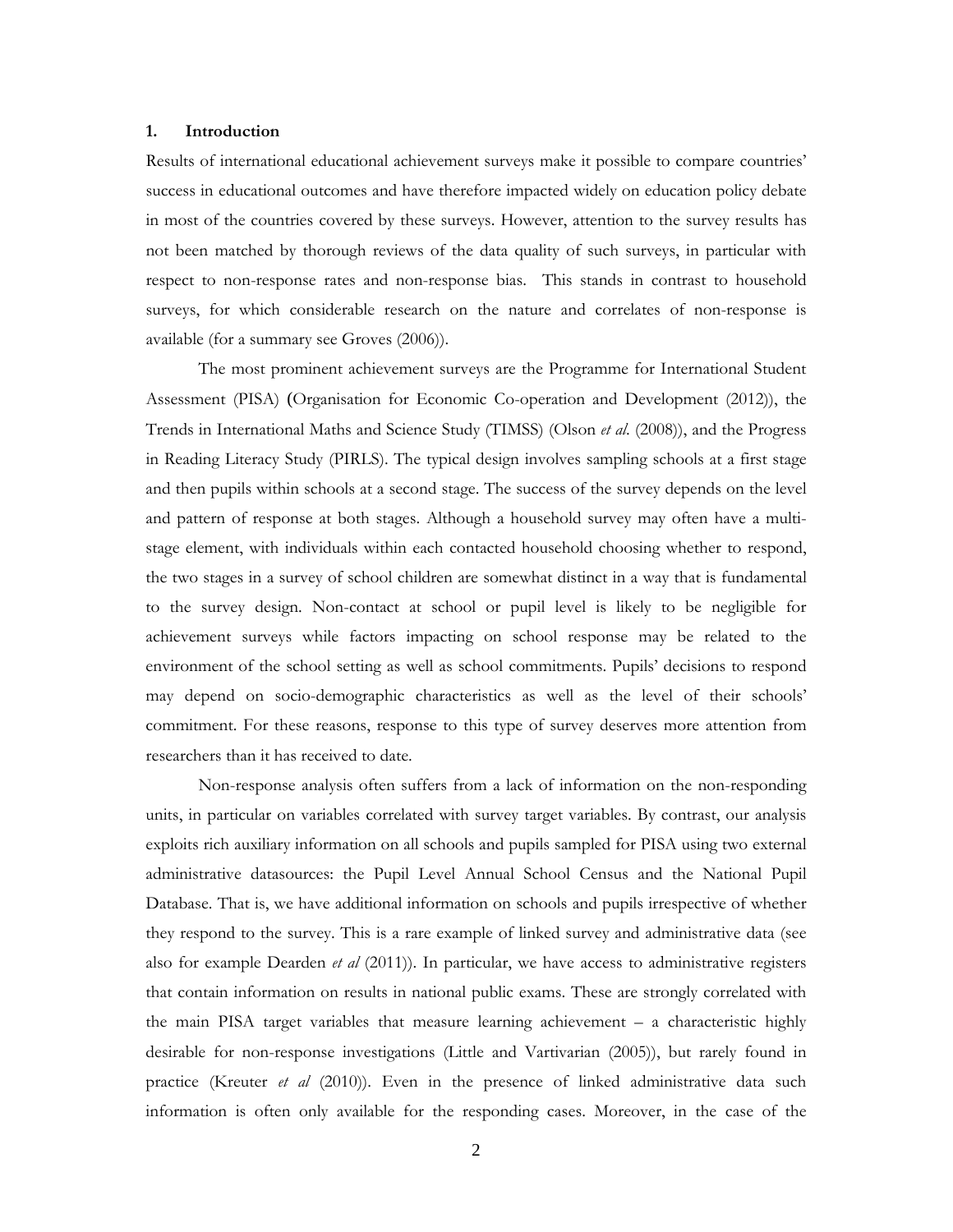schools, we have information on the exam results of all their pupils of the target age for PISA (age 15) and not just on the sample drawn for the survey. References that analyse non-response in education data are limited but include Steinhauer (2014), Rust *et al.* (2013), Pike (2008), Porter and Whitcomb (2005).

This paper models non-response at both the school and pupil stages to PISA in England in the first two rounds of the survey, held in 2000 and 2003. School response among schools initially sampled averaged 66% in these two rounds and pupil response 77%, well below the targets for schools and pupils of 85% and 80% respectively set by the PISA organisers (Our figures for school and pupil response differ slightly from the official published figures for reasons described in Section 2). In fact, international reports for the 2003 round of PISA excluded the UK following concerns that the quality of data for England, where there is a separate survey, suffers from non-response bias due to the lower response rates (Organisation for Economic Co-operation and Development (2004)). PISA's main aim is to assess pupils' learning achievement. Hence, a particular focus of the paper is on the relationship of response at both the school and pupil stages of the survey with the level of pupil ability – mean pupil ability in the school in the case of school response and the individual's own ability for pupil response. These relationships determine the extent of non-response biases in the estimates of learning achievement that the survey provides. A companion paper estimates the size of these biases using different weighting methods, a subject we do not consider here (Micklewright *et al.* (2012)). In the present paper, we provide much more detailed modelling of both school and pupil nonresponse. At the pupil stage we allow for the influence of the school on pupils' response behaviour. Using cross-level interactions between pupil and school characteristics we can, for example, examine whether high performing students in a low performing school are less likely to respond than high performing students in a high performing school. Furthermore, we use random slope models to assess the school influence on the most important student response predictor: student ability.

This paper is structured as follows. The PISA survey and the linked administrative data are described in Section 2. Section 3 presents response probability models for both schools and pupils. At the school level, we estimate simple logistic regression models. To analyse pupil response we estimate multilevel models that allow investigation of the context-dependent response behaviour of pupils within schools. The results for both models are discussed in Section 4. A summary of the main findings and their implications for educational policy and survey practice are provided in the final section.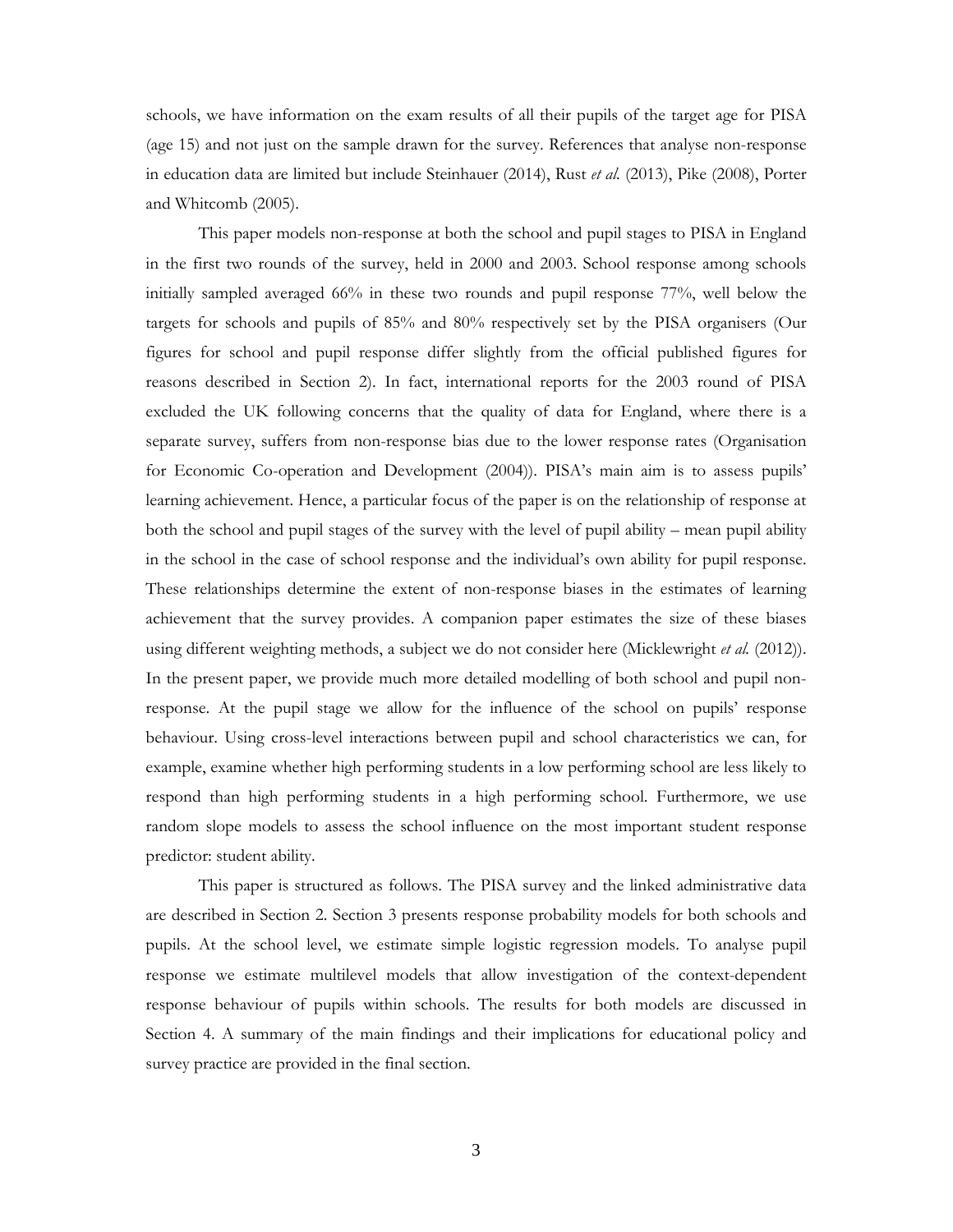#### **2. The PISA survey and the administrative education data**

#### **2.1. PISA sample design**

The analysis in this paper uses data from the first two rounds of the PISA study in England. The following describes the PISA sampling design. Although small changes in the design have occurred since then - and these are indicated - we do not believe that these changes impact on the interpretation and implications of our results. The PISA survey has a two stage design. First, schools with 15 year olds are sampled with probability proportional to size (PPS). Second, a simple random sample of 35 pupils aged 15 is drawn for each responding school (since 2009 30 students are selected). If a school has fewer than 35 pupils of this age, all are included in the second stage sample. Pupil sampling is carried out from lists provided by schools. The first stage sampling is stratified on school size and type of school – state, quasi-state, and private (the English terms for these three types are 'LEA', 'grant maintained' and 'independent'). Within the first two types, further strata are created on the basis of region and, importantly, the age 16 public exam records that form part of our auxiliary information. Private schools are stratified by region and pupils' gender.

As is common with the international surveys on children's learning achievement, a system of 'replacement' of non-responding schools is operated. Replacement in survey sampling is the subject of considerable debate (e.g. Vehovar (1999); Prais (2003); Adams (2003); Lynn (2004); Sturgis *et al*. (2006)). The PPS sampling generates a list of 'initial schools' together with two potential replacements, the schools that come immediately before and after within the stratum. If an initial school declines to participate, its first replacement is approached. If this first replacement does not respond, the second replacement is asked to participate. Schools sampled in England, including the replacement schools, numbered 543 in 2000 and 570 in 2003 – 181 schools in each group in the first year and 190 in the second.

#### *[Table 1 about here]*

Table 1 shows that response rates for initial schools are low with just 60% in 2000 and slightly better with 73% in 2003. However, the majority of replacement schools did not respond, i.e. for both years merged only 41% of first and 29% of second replacement schools responded. These schools faced a higher survey burden. They first had less time to conduct the survey and second the PISA survey data collection was coming to closer proximity to a nationally organised test pupils sit (GCSE exams), the results of which are used for school league tables in England. (Since 2006, the England PISA test takes place after the GCSE exams, so that the survey burden for replacement schools is considerably decreased.) Given this design Sturgis *et al.* (2006)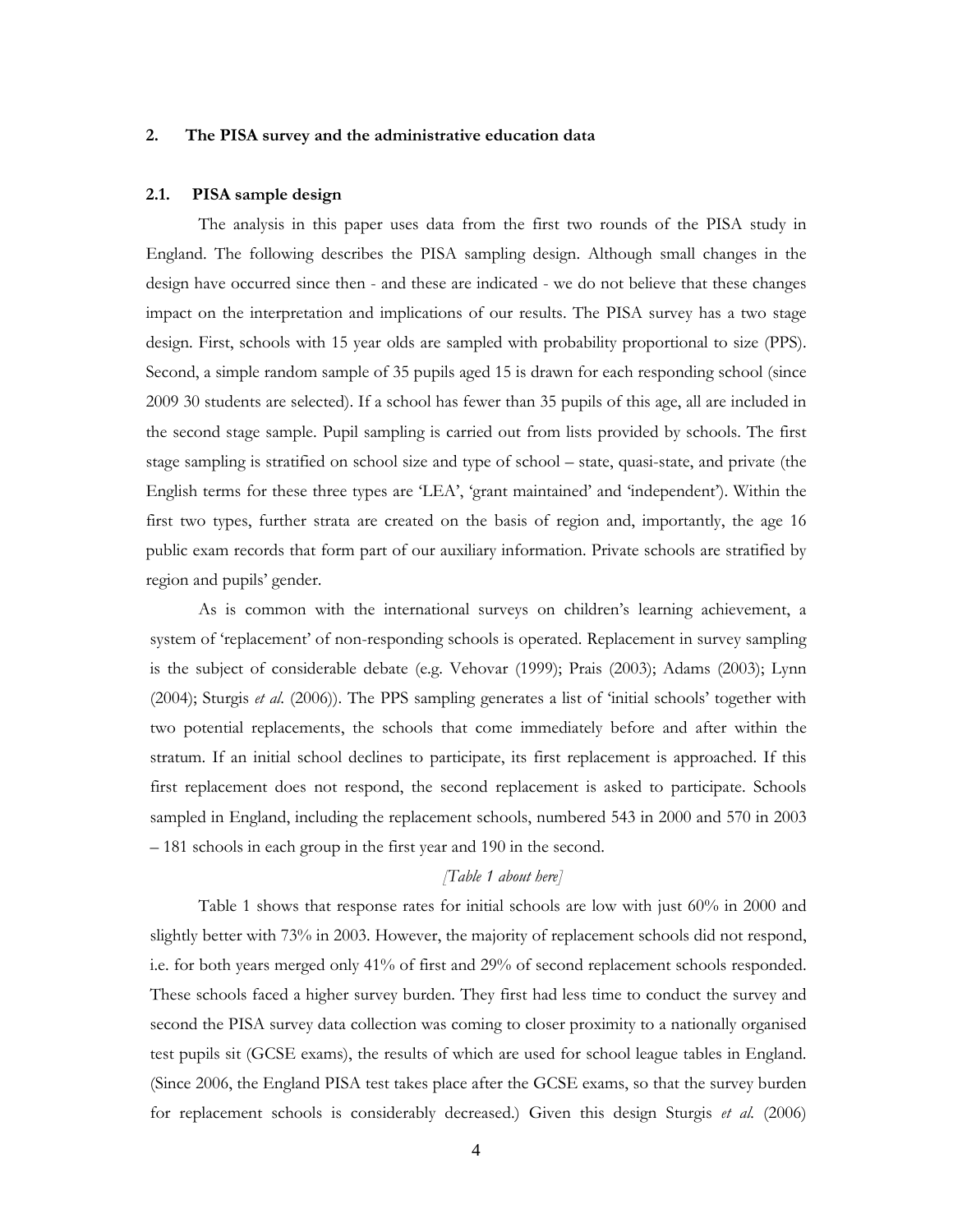questions whether replacement schools indeed improve non-response bias or if they might actually increase it. In fact, they conclude that this is an untestable question, while this paper will be able to examine this.

Table 1 and the following data analysis are based on a slightly changed school set compared to that of the PISA sample. PISA organisers exclude schools in which less than 25% of students responded (3 schools) which we include. (Nowadays schools with less than 50% student response are excluded. For England across all years until 2012 this results in 7 schools being deleted from the sample.) Given that we merge 2000 and 2003 data in order to increase the sample size, we exclude 42 schools in 2003 that had also been approached in 2000 in order to avoid double counting and dependence of error terms (80% of these schools showed the same response behaviour in both years).

 At the second stage, pupils are sampled within schools without replacement. Parents' of sampled pupils receive a letter that describes the survey and explains that children's participation is voluntary. Non-responding students are therefore those who did not attend the class during the time the PISA test was sat either due to parents' lack of consent or other reasons like illness. Table 2 shows that 77% of students respond in our merged sample for 2000 and 2003.

*[Table 2 about here]* 

#### **2.2. Auxiliary information from administrative data**

The main aim of PISA is to measure pupils' achievement. If non-response is associated with ability then the survey outcome will be upwards or downwards biased. It follows, that any kind of response modelling to the survey ideally needs to build on good auxiliary information on children's ability. If the auxiliary variables are highly correlated with the survey outcome variable and we do not find an association between our auxiliary variable and response then we can assume that the final sample provides a good estimate of the target variable. England is unusual in having nationally organised exams for the population of children at several ages. Once linked to the PISA survey data, this information allows respondents and non-respondents to be compared on the basis of assessments taken shortly after the survey was conducted. Here we exploit data from the Pupil Level Annual School Census and the National Pupil Database. In particular, we use information from 'Key Stage 4' (KS4) public exams taken at age 15 or, more commonly, at 16. We also experimented with variables derived from 'Key Stage 3' (KS3) national tests in English, maths and science taken typically at age 14 (and compulsory in state schools in both 2000 and 2003). However, conditional on KS4 results these variables did not display any additional explanatory power. Key Stage 4 refers to General Certificate of Secondary Education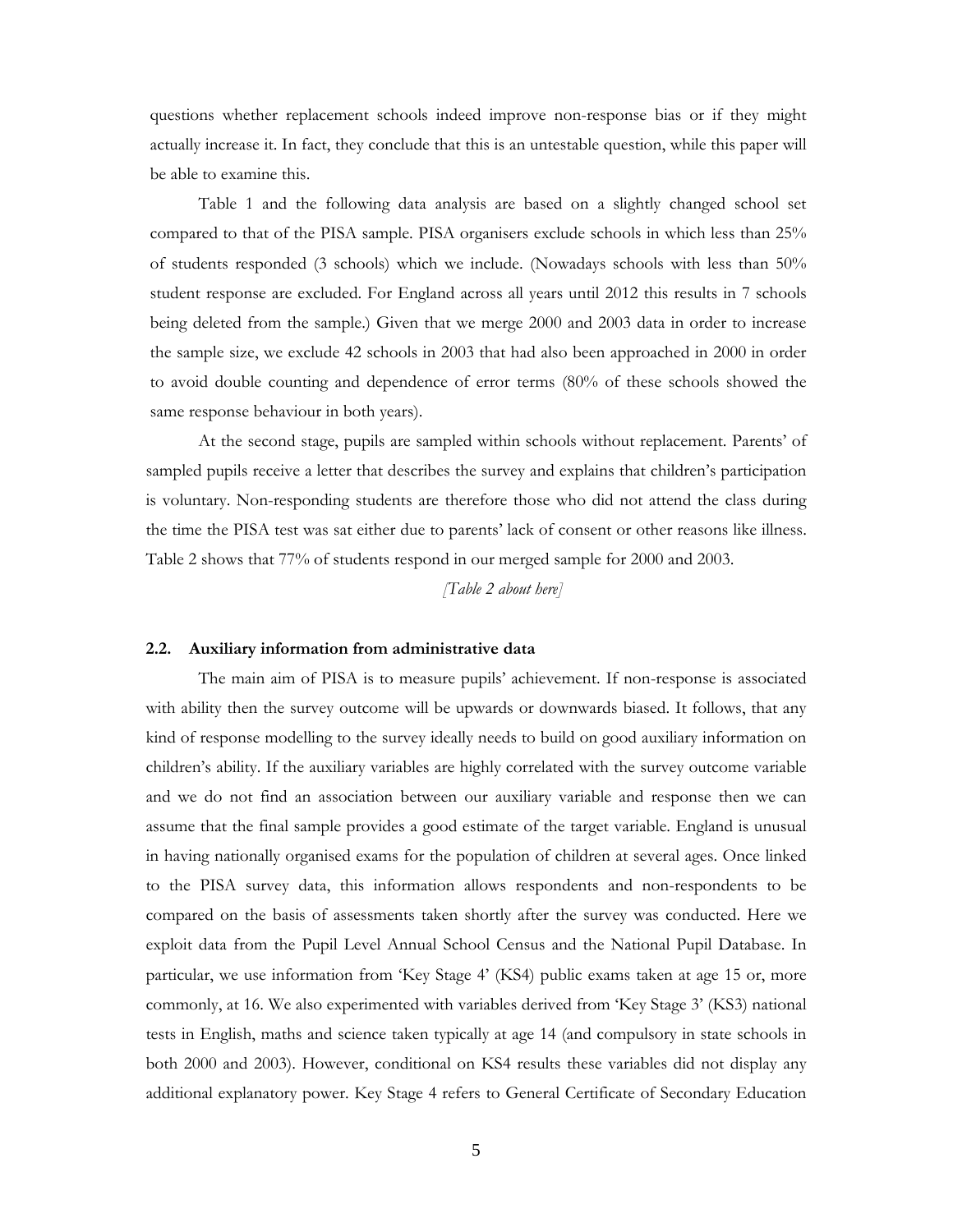exams taken in a wide range of subjects and General National Vocational Qualifications, known respectively as GCSEs and GNVQs. After experimenting with different KS4 variables that are highly correlated, we settle with the Key Stage 4 point score (KS4 ps) for the best 8 subjects, a variable often used in education research in the UK.

#### *[Figure 1 about here]*

Figure 1 shows that our auxiliary achievement measure is highly correlated with the PISA test score for reading for responding pupils in 2000 and 2003  $(r=0.81)$ . The correlation coefficient of our auxiliary variable with the PISA math test score is 0.79 (based on 2,181 responding students) and with PISA science is 0.80 (based on 2,177 students) – results not shown. This analysis therefore greatly benefits from access to highly associated and fully observed auxiliary information.

Further auxiliary information is also available from administrative records on the child's gender and whether he or she receives Free School Meals (FSM), a state benefit for low income families, and we use this information in Section 4. Information on FSM is not available at the pupil level for 2000 although we do know the percentage of individuals receiving the benefit in the child's school.

We have access to the auxiliary information just described for (almost) all 15 year olds. While we have information on the number of pupils attending a school and whether it is private or public, we derive in addition the following school variables by averaging the PISA target population on this variable within schools: mean KS4 score, percentage of students with free school meal and percentage of male students within a school. This information is contained in the Pupil Level Annual School Census and the National Pupil Database, a combination we refer to as the 'national registers'. The linked data set of PISA survey and national register data was created by us using files supplied by the Office for National Statistics (ONS), as the former survey agency for PISA and the Fischer Family Trust, who extracted data for the population from the national registers. The linking used unique school and pupil identifiers that ONS and the Trust had added to the files. Further details of the files and linkage are given in Micklewright *et al.* (2012).

#### **3. Methodology**

A sequential modelling approach is employed. First response at the school level using a (singlelevel) logistic model is used analysing the effects of school characteristics on the school response propensities. Then for responding schools, pupil level response within schools is modelled using a multilevel logistic model taking account of both individual- and school-level effects. The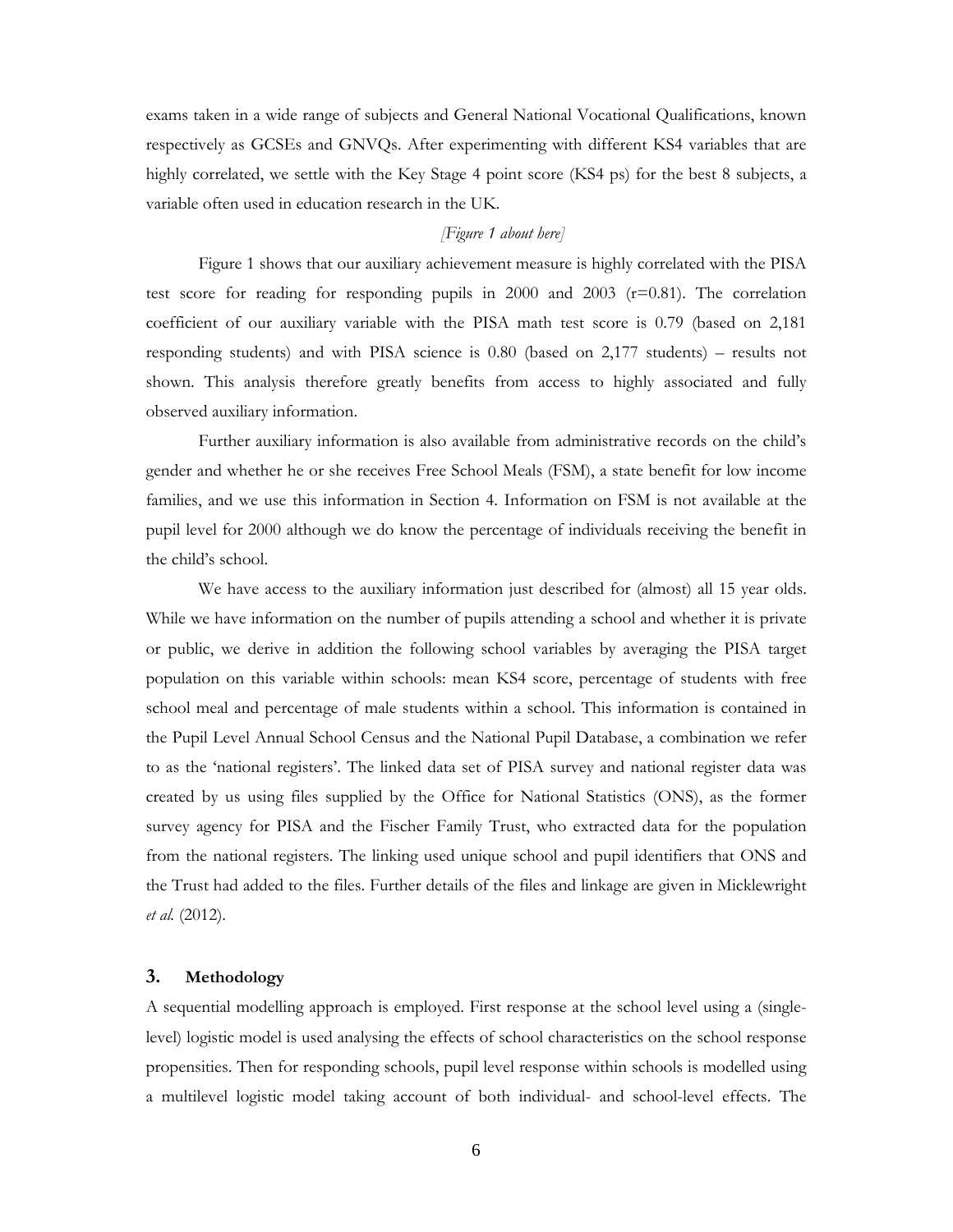sequential model is a commonly used method in the non-response modelling literature, for example when modelling first contact and subsequent cooperation (Hawkes and Plewis (2006); Lepkowski and Couper (2002)) although sometimes only one of the two processes may be modelled (Pickery *et al*. (2001); Durrant and Steele (2009); Durrant *et al.* (2011)).

Let  $y_j$  denote the binary response indicator for school  $j$ ,  $j = 1,...,J$ , coded

$$
y_j = \begin{cases} 1 & \text{school response} \\ 0 & \text{school non-response.} \end{cases}
$$

The response probabilities are denoted by  $\pi_j = Pr(y_j = 1)$ . The equation of the logistic regression model (Agresti 2013) is

$$
logit(\pi_j) = log\left(\frac{\pi_j}{1 - \pi_j}\right) = \alpha^T \mathbf{z}_j,
$$
\n(1)

where  $z_j$  is a vector of school-level covariates and  $\alpha$  is a vector of coefficients. To ease interpretation, the following equation is used for judging the importance of the coefficient  $a_k$  on the  $k^{th}$  explanatory variable  $z_k$  (Gelman and Hill (2006)):

$$
\frac{d\pi}{dz_k} = \pi (1 - \pi) a_k \,. \tag{2}
$$

To investigate non-response at the pupil level a multilevel modelling approach is employed, recognising the clustering of pupils within schools. Multilevel modelling has become very popular in the education literature to analyse pupil and school effects on educational attainment. Just to name a few, examples include Leckie and Goldstein (2011), Rasbash *et al.* (2011), Blatchford *et al.* (2002) and Gray *et al.* (2001). Multilevel models have also been increasingly used for response analysis, for example accounting for the clustering of individuals or households within interviewers and areas (Pickery *et al.* (2001); Durrant and Steele (2009); Durrant *et al.* (2010)). So far not many researchers have analysed non-response in education surveys using multilevel modelling. For an example see Steinhauer (2014). Besides Micklewright *et al.* (2012) we are not aware of any literature discussing non-response in cross-national education surveys.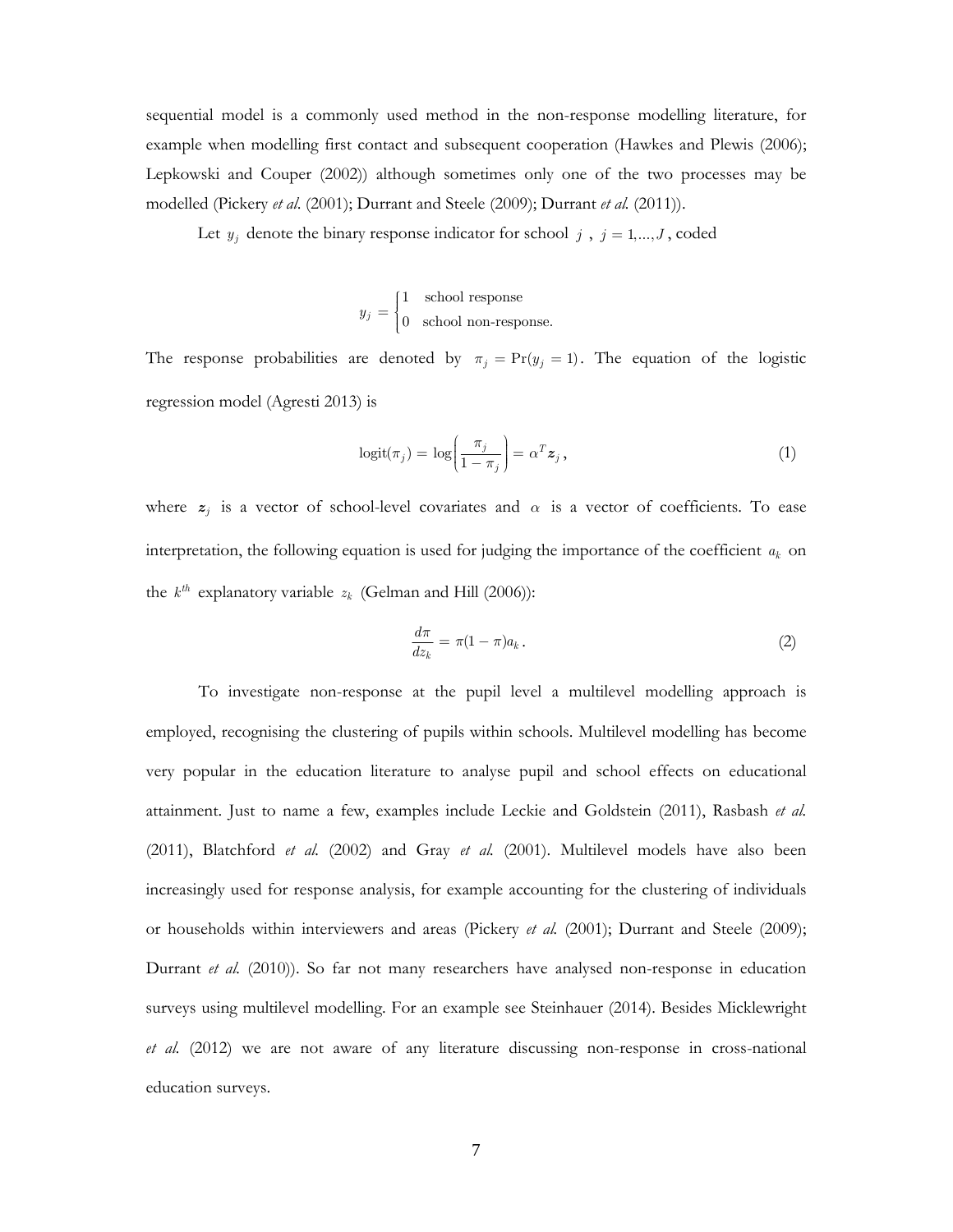For the application here, the multilevel approach has a number of attractions both methodologically and substantively. First, estimates of standard errors account for the clustering of pupils within schools in PISA, thus recognising that pupils cannot be treated as independent draws from the national pupil population. Failure to account for the clustering by school leads to downward bias in standard errors, which in turn leads to overstatement of the statistical significance of effects. The problem is especially severe for coefficients of higher-level variables, school characteristics in the present case. Second, a multilevel approach allows the investigation of the influence of school-level variance on pupil response, providing insight into whether school or pupil level factors are more important in explaining pupil response. Determining the relative importance of different levels gives important insights to the level 'at which the action lies' (Brown *et al*. (2005)). The variance partition coefficient (VPC) indicates the proportion of variation in pupil-level response behaviour that is due to the school. Different definitions of the VPC can be used for multilevel logistic models (see Goldstein *et al*. (2002); Goldstein (2011), Ch. 4.9). Here, the latent variable approach, sometimes referred to as the threshold model (Snijders and Bosker (2012)), is used.

 Finally, the approach allows naturally for the exploration of contextual effects that we emphasised in the Introduction to be potentially important for pupil response. For example, we can test whether pupil response behaviour depends on the achievement levels of the school as a whole with higher achieving schools impacting positively on students' response probability. More fundamentally, we can investigate whether the impact of pupil level characteristics, such as individual ability, vary across schools (random coefficient models).

Let  $y_{ij}$ , the dependent variable, denote the outcome for pupil  $i$  in school  $j$  coded:

$$
y_{ij} = \begin{cases} 1 & \text{response} \\ 0 & \text{non-response.} \end{cases}
$$

Denoting the probability of response by  $\pi_{ij} = \Pr(y_{ij} = 1)$ , and taking non-response as the reference category, the two-level logistic model for student participation with a random intercept and random slope can be written as

$$
\log\left(\frac{\pi_{ij}}{1-\pi_{ij}}\right) = \beta_0 + \beta_1 x_{1ij} + \boldsymbol{\beta}^T \boldsymbol{x}_{ij} + \lambda^T \boldsymbol{z}_j + u_{0j} + x_{1ij} u_{1j},\tag{3}
$$

where  $x_{ij}$  is a vector of student covariates and cross-level interactions between pupil and school level effects,  $x_{1ij}$  is a student level covariate with a random slope,  $z_j$  is a vector of school-level characteristics (which may differ from the one specified in (1)), *β* and *λ* are vectors of coefficients and  $u_{0j}$  and  $u_{1j}$  are random effects (random intercept and random slope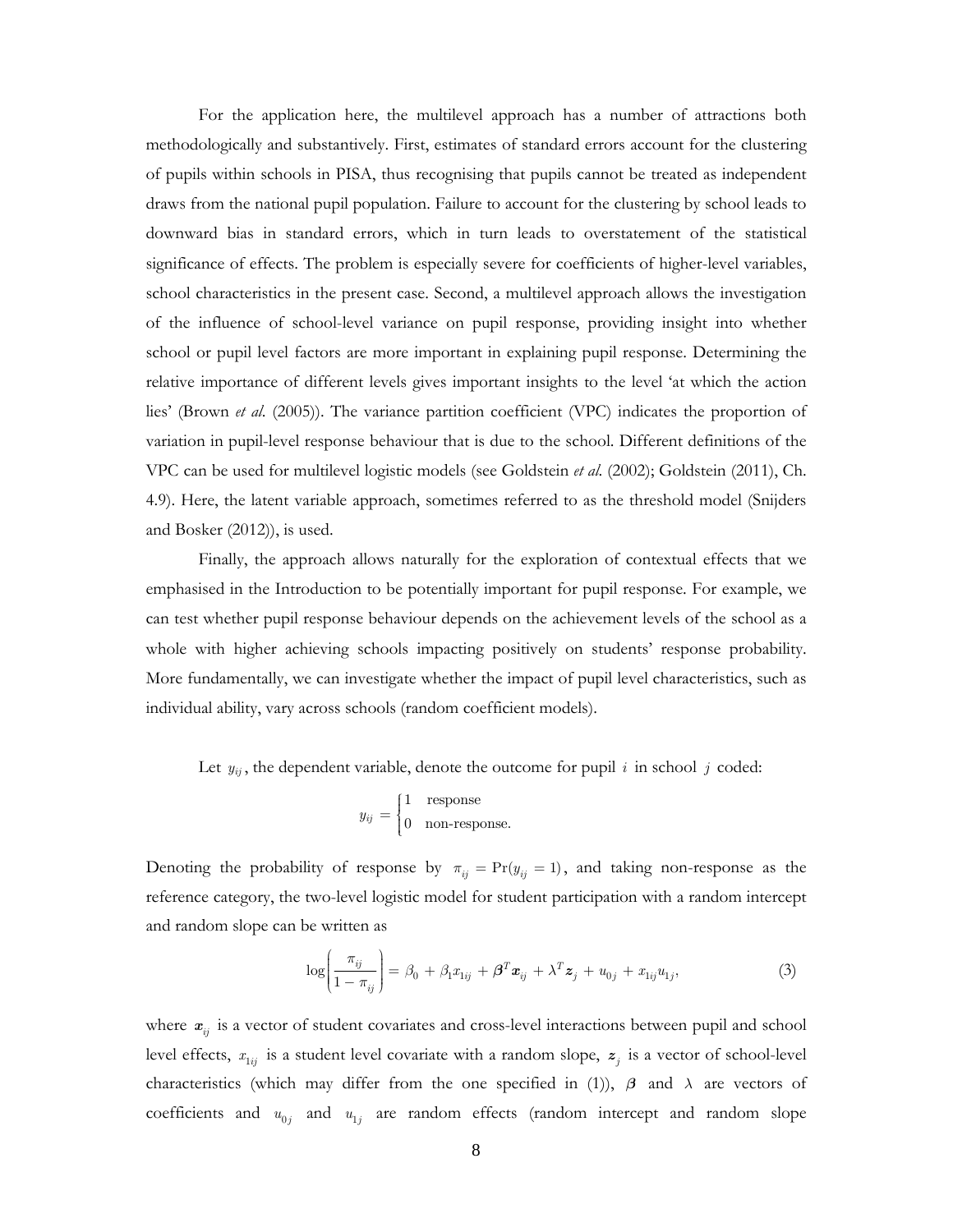respectively), representing unobserved school effects. The random effects are assumed to follow a bivariate normal distribution, i.e.  $u_j = (u_{0j}, u_{1j})^T \sim N(0, \Omega_u)$ , where  $\Omega_u$  is a 2x2 covariance matrix of the form

$$
\pmb{\Omega}_{\!u} = \begin{pmatrix} \sigma_{u0}^2 & \sigma_{u01} \\ \sigma_{u01} & \sigma_{u1}^2 \end{pmatrix}
$$

with variances  $\sigma_{u0}^2$  and  $\sigma_{u1}^2$  and covariance  $\sigma_{u01}$ . The intercept variance,  $\sigma_{u0}^2$ , represents the residual between-school variance in the log-odds of response versus non-response, while the slope variance,  $\sigma_{u1}^2$ , is the between-school variance in the effect of the covariate  $x_{1ij}$ . The covariance term,  $\sigma_{u01}$ , represents the covariance between the random intercepts and random slopes school effects and the two random effects,  $u_{0i}$  and  $u_{1i}$ , can be correlated (i.e. it is not assumed that  $\sigma_{u01} = 0$ ).

The following modelling strategy is employed. First, random intercept models with focus on pupil-level non-response correlates are explored. Then contextual school level characteristics are added. Next cross-level interactions are explored. Finally random slopes on important pupillevel characteristics are investigated. The models are estimated using the xtlogit and xtmelogit command in STATA, version 12.0.

#### **4. Results**

#### **4.1. Modelling school response**

Given that the PISA target variable is achievement, we first investigate if school response is associated with pupil ability within schools. Figure 2 shows a small reversed u-shape relationship between the schools' average mean KS4 point score and school response using non-parametric local polynomial regression (Fan 1992). The graph is limited to values of achievement that are between the 10<sup>th</sup> and 90<sup>th</sup> percentile of the distribution. After an initial slight decrease of the response probability for schools with on average low achieving students, it increases to its maximum around the median average KS4 point score of 36 and decreases thereafter. Schools with low achieving and schools with high achieving students have both comparable low response rates and should therefore be equally represented in the responding school sample. This could suggest that school response does not contribute to bias of the PISA outcome variable. However, school response might well impact on the variance of the PISA achievement measure that is likely to be underestimated. The impact of non-response on the distribution of student achievement is estimated in Micklewright *et al*. (2012). It is however important to note, that the confidence intervals are large for all achievement values, with most of the intervals overlapping.

*[Figure 2 about here]*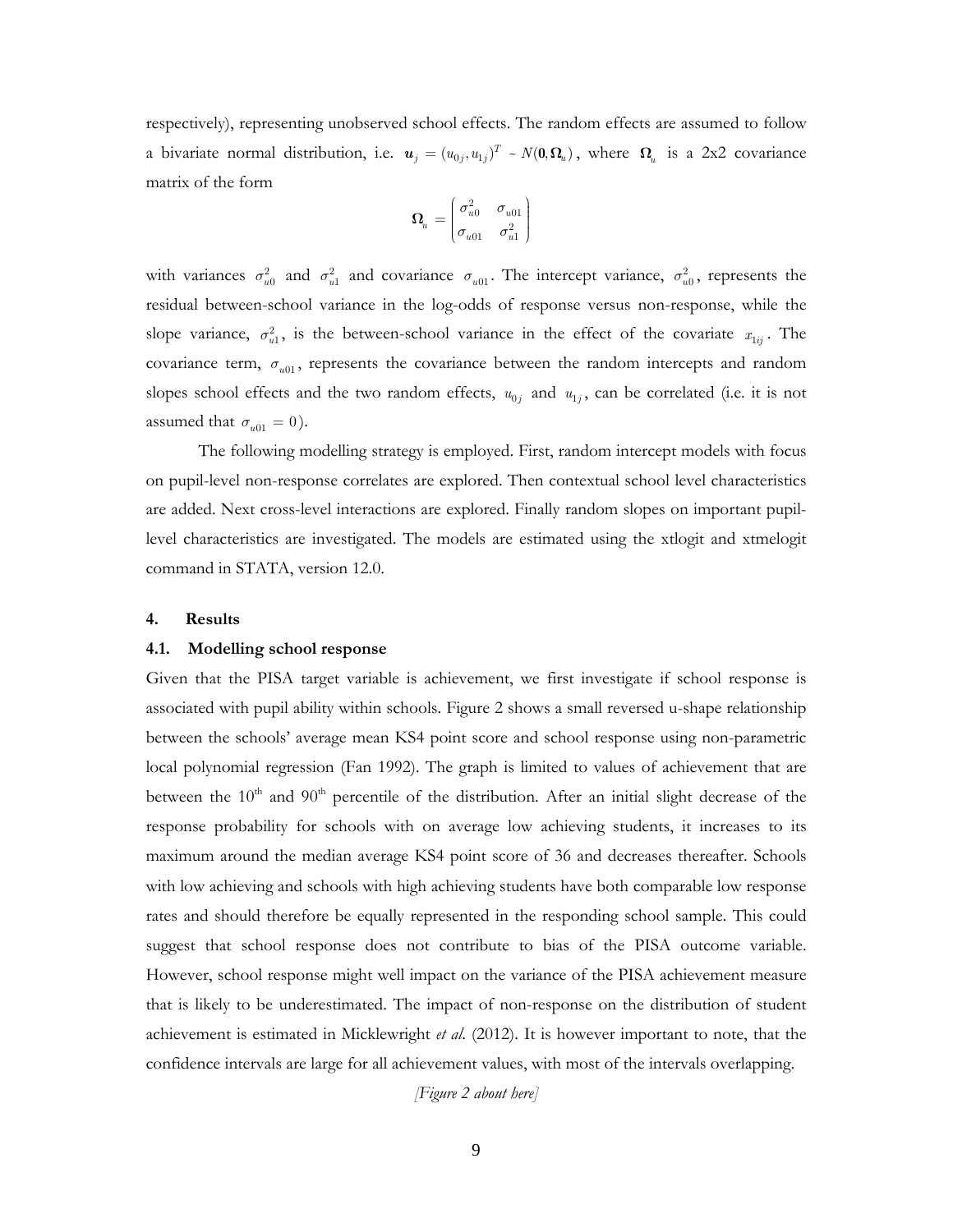In a second step, we model school response using logistic regression models. Table 3 shows the results for 5 nested models. Our first model is similar to the non-parametric regression with regard to variables included: we explain school response solely by including the schools' mean Key Stage 4 point score (KS4ps) and its square (divided by 100). Both coefficients are significant at the 5% level and indicate a turning point of response at the average achievement of 37.5 which fits relatively well to results displayed in Figure 2. For the 500 schools sampled for which Free School Meal (FSM) information is available, schools average pupil achievement and percentage of pupils with FSM eligibility is highly correlated  $(r=-0.68)$ . The question therefore derives, how mean achievement and FSM eligibility are jointly related to schools' response probability. Model 2 in Table 3 indicates that conditional on percentage of pupils with free school meals in a school, pupils' mean achievement is not significant any more. This also does not change once we condition on whether the school is private or public (which is not significant) and the year of data collection (Model 3). The considerable size of the coefficient for FSM stays quite similar once we condition on whether a school was main, first or second replacement (Model 4). The estimated coefficient for FSM eligibility in Model 4 (-2.6) implies that for a school with a predicted probability of response of 0.5 a 10 per cent rise in free school meal eligibility decreases the probability of response by as much as 7 per cent (-2.6\*0.25\*0.1).

#### *[Table 3 about here]*

This result has a clear implication for the survey design. As discussed above, on the sampling frame schools are stratified by mean achievement. This ensures that replacement schools match initial non-responding schools in their average pupil ability. However, given that free school meal eligibility seems to be more important for response than achievement, free school meal eligibility would be an important factor to stratify on. This would ensure that first and second replacement schools would match the initial non-responding schools in terms of its free-school meal eligibility and therefore create a more representative school sample.

As discussed above, replacement schools have a much lower response probability. Model 4 shows that this is true even conditional on other explanatory variables. The estimated coefficients for first (-1.0) and second replacement schools (-1.5) in Model 4 imply that in comparison to a school with a predicted probability of response of 0.5, the response probability decreases by 25 per cent for a first and 38 per cent for a second replacement school. This high non-response of replacement schools would be of great concern, if replacement schools, for example, had a higher proportion of low performing students or more students eligible for FSM, which might be less likely to respond. In that case, the use of replacement schools would not, as intended, improve the sample representativeness but actually decrease it. We find that different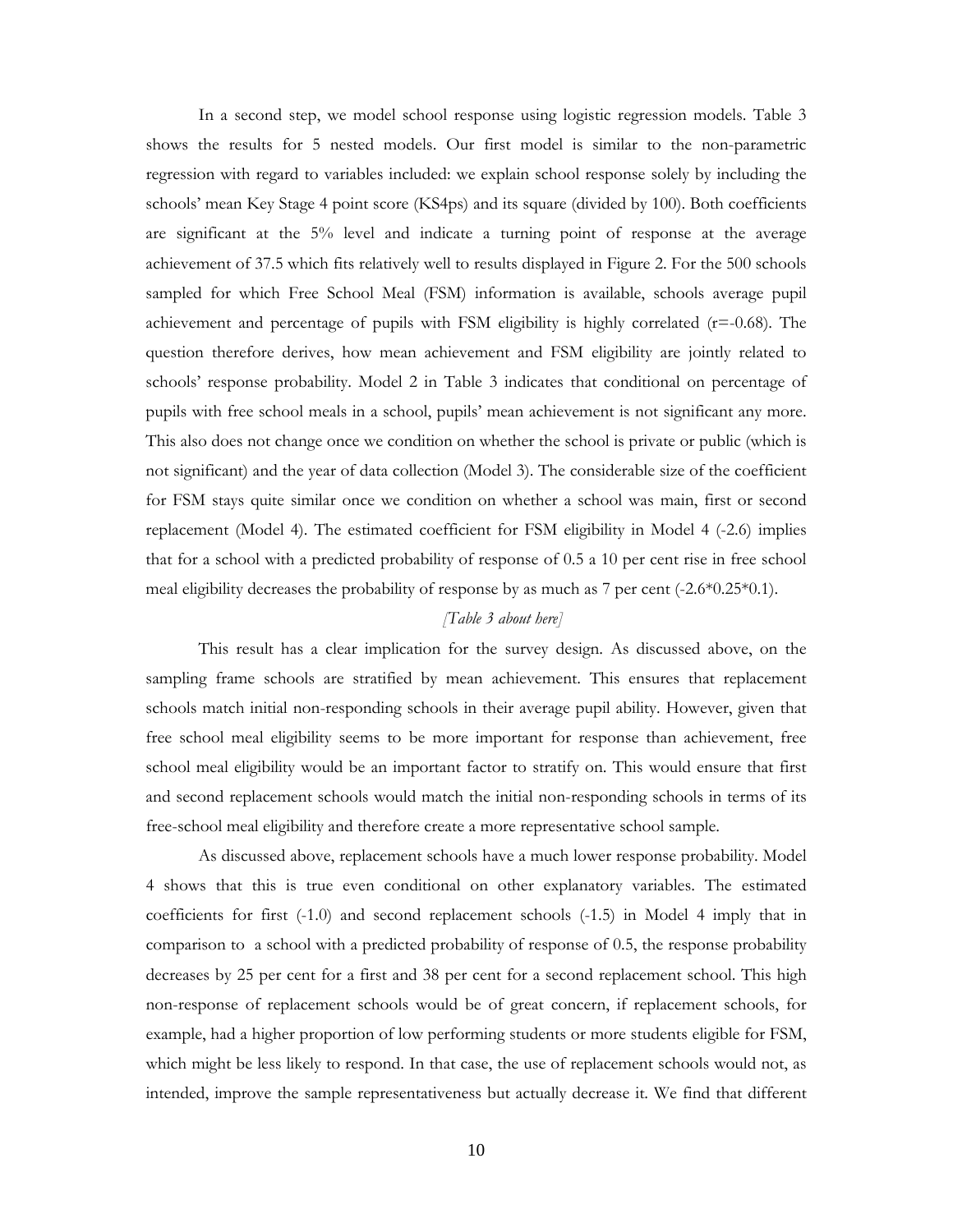sets of interaction variables between replacement schools and mean achievement in schools are not significant. However, as results of model 5 indicate replacement schools with a higher proportion of children eligible for FSM are considerably less likely to respond (interaction effect significant at the 10% level). Since proportion of FSM students in the school is the most important explanatory factor of non-response (Table 3), this may question whether replacement schools help in improving the sample.

We also include region, proportion of males in school, single gender school and KS3 scores (sat at age 14) conditional on KS4 scores in our models (not shown). These variables are not found significant at the 10%. Similarly, any interaction of achievement with year cannot explain school response.

As often the case in social science applications and non-response modelling (Groves (2006)), the models explain only about 10 per cent of the variance in school-level response (pseudo R-square value) and we may therefore not be very successful in predicting non-response. This may indicate that other non-observed variables not in the data set, like characteristics and experience of headteachers and school governments, might impact on non-response, or that non-response has random elements.

*[Table 3 about here]* 

#### **4.2. Modelling pupil response**

How is student response related to student ability? Figure 3 uses a non-parametric local polynomial regression in order to examine the association of KS4 point score with response probability. Students with low KS4 point score have a considerably lower response probability than children with higher ability. The increase in response probability is large and almost linear if we focus on the achievement distribution up to the  $25<sup>th</sup>$  percentile, which is at the value of 28 KS4 points. The curve continues to increase at a lower rate up to the  $75<sup>th</sup>$  percentile of the achievement distribution (48 KS4 points) and slightly decreases after that.

#### *[Figure 3 about here]*

Results for the logistic multilevel modelling are presented in Table 4. We first explore the impact of the main student achievement variable (KS4) on pupil response. Model 2 uses a quadratic form and Model 3 the natural logarithm of the centred KS4 score. We also experimented with spline regressions. We settle with the logarithmic form since it makes results of random slopes (Models 7 and 8) easier to interpret. However, results presented in Table 4 are robust to the choice of KS4 score specification.

*[Table 4 about here]*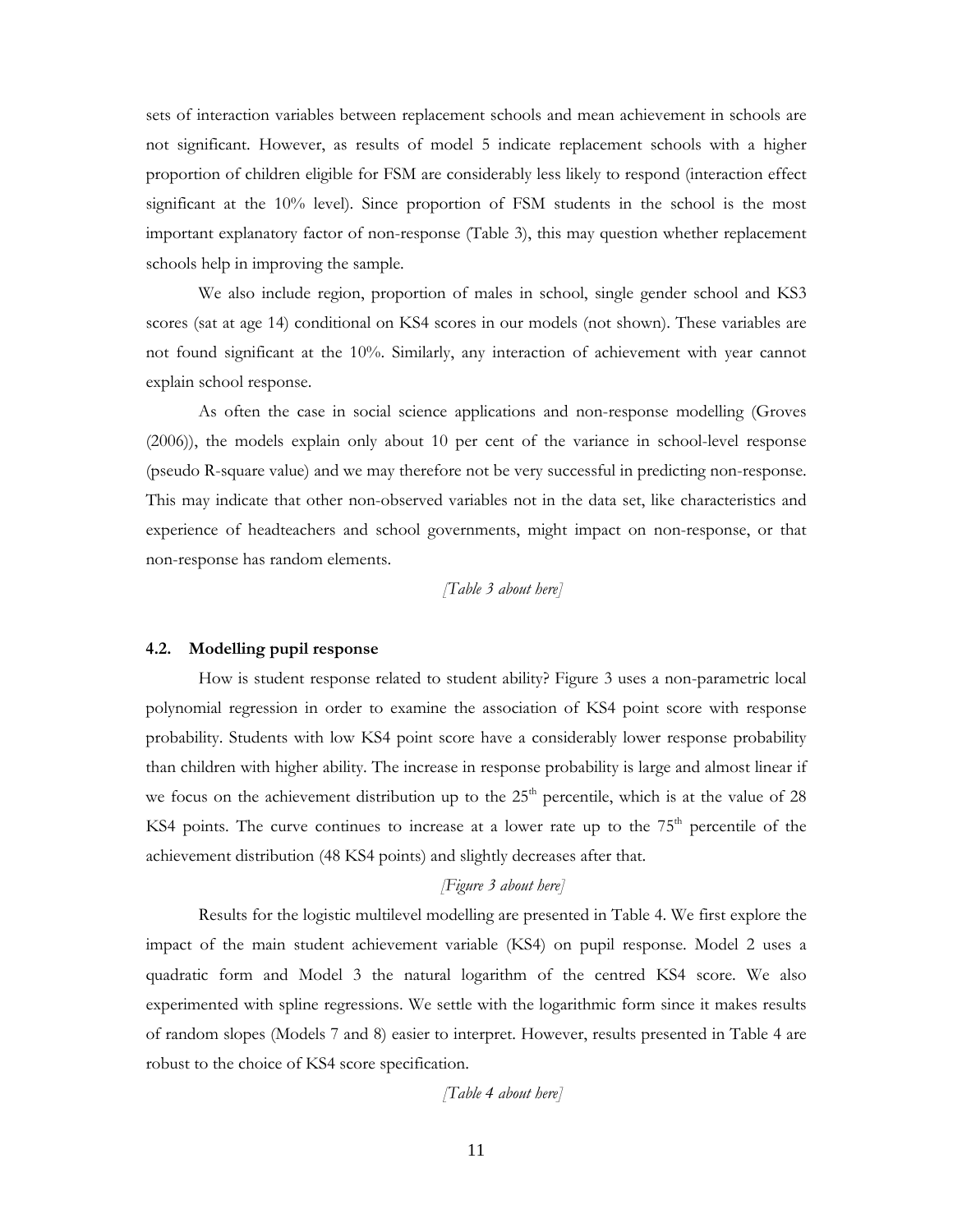In a first step, we examine the impact of student characteristics on pupil response. In line with non-parametric results we find a considerable impact of student achievement on response. This is conditional on the year the survey was conducted and gender; the latter coefficient indicating a significantly higher response probability for boys. Interestingly and in contrast to school response results, students' free-school meal eligibility cannot explain student response conditional on achievement (results not shown).

Across all multilevel models the random school variance is highly significant, indicating a clear school effect on pupil-level response. Using multilevel models we can measure the per cent of variation in student response due to differences between schools. Calculating the Variance Partition Coefficient (VPC) using the threshold model shows that this is a non-negligible number of 15% (Models 1 to 6). Figure 4 (based on Model 3) provides the estimates of school intercepts with the 95 per cent confidence interval indicating that random effects differ significantly for a considerable number of schools.

#### *[Figure 4 about here]*

Contextual effects at the school level are also investigated. Students are embedded in a school environment which might be less or more encouraging to sit the exam. We test this in Models 4 to 6 by including school-level variables but no significant effects are found. Pupils in private schools, in schools with a low proportion of FSM eligible students or in schools with high average achievement do not differ in their response behaviour to their counterparts in other schools. Also the geographic region of the school is not significant (result not shown). It is notable that our school variables are limited by providing merely information on pupil population within schools. Other school characteristics like schools' previous participation in surveys, school ethos, parents' background and attitudes and headteacher characteristics could well be associated with student non-response.

Even though school factors are on average not significant for explaining response, their association with student response might vary for different kinds of students. For example, since the PISA test took place during the preparation for GCSE exams, schools with low performing students (and hence at risk to be at a low position in the league table) might have encouraged especially higher ability students to participate in the survey while offering teaching sessions for those students refusing to take part. We therefore test for these cross-level interactions between pupil and school characteristics. Again using different specifications for achievement variables, we cannot find any significant results (Model 6). Pupil achievement impacts also similarly for schools differing by high and low social background of students (results not shown). The same is true for cross-level interaction of type of school and pupil achievement score (results not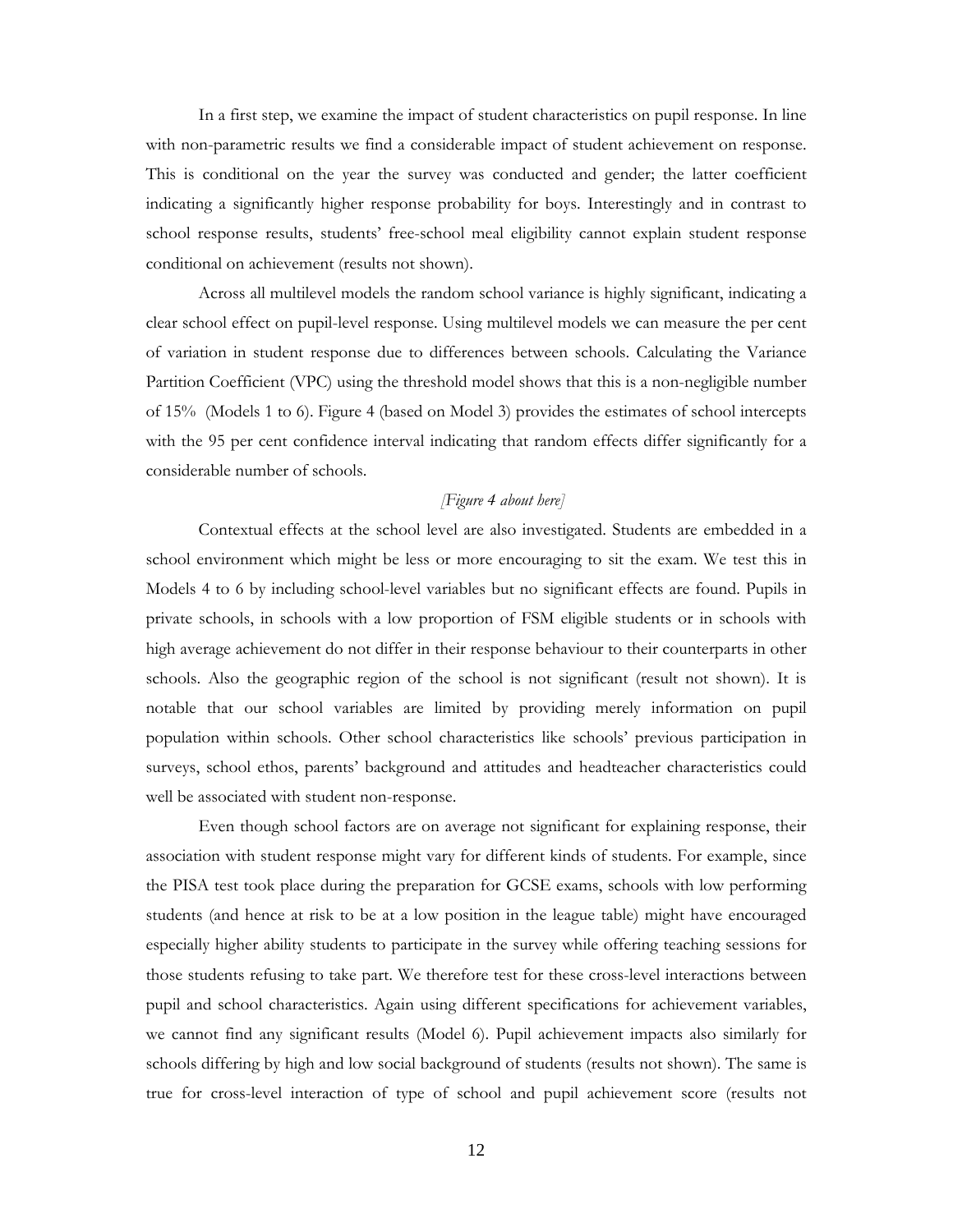shown). We therefore conclude that given the available variables neither school characteristics nor cross-level interaction of school with pupil characteristics are successful in explaining pupil non-response.

Up to now, we use random intercept models allowing the probability of response of students to depend on the school they attend. This is achieved by allowing the model intercept to vary randomly across schools. We assume however that the effect of, for example, individuals' achievement is the same across schools. In a final step, we relax this assumption and allow the random intercept and the slope on the achievement variable KS4 score to covary. Results for this random slope model are provided in Models 7 and 8.

Using the likelihood ratio test, Model 7, including a basic set of explanatory variables and the random slope, is considerably improved compared to Model 3 ( $p \le 0.005$ ), containing the same set of basic variables but without the random slope. The effect of log achievement on the logodds of response in school *j* is estimated as  $0.827 + u_{1j}$ . Simplified this means that the odds of response increase by about 8 per cent  $(1.10^{0.827})$  if achievement increases by 10 per cent assuming the school intercept to be 0. The between-school variance in the effect of achievement is estimated as 0.135. Because the log of achievement has been centred at its sample mean, the intercept variance of 0.61 is interpreted as the between school variance in the log-odds of response at the mean of the log of the achievement score.

The most interesting result is the positive intercept-slope covariance estimate of 0.11 (significant at the 5 per cent level) (correlation coefficient is 0.384). This implies that schools with above average pupil response tend to also have an above average effect of achievement on response probability. Figure 5 shows this relationship by plotting the random slope for the centred achievement variable against the random intercept for schools. In schools with low proportion of students responding, the relationship between achievement score and response in the school is low. In schools with a high proportion of responding pupils achievement impacts more on response. In other words, schools with higher student response contribute more to the bias of the data then students with lower student response, since in the former achievement has a much higher explanatory power for non-response than in the latter schools.

#### *[Figure 5 about here]*

This effect may be difficult to explain, but shows clearly that higher student participation within the schools comes at the price of worse data quality of the PISA target variable achievement. It might be that there is a 'natural' level of students' interest to participate in the survey. Some schools accept this level and do not provide further encouragement for students to take part (schools with lower student response). Other schools might try to encourage more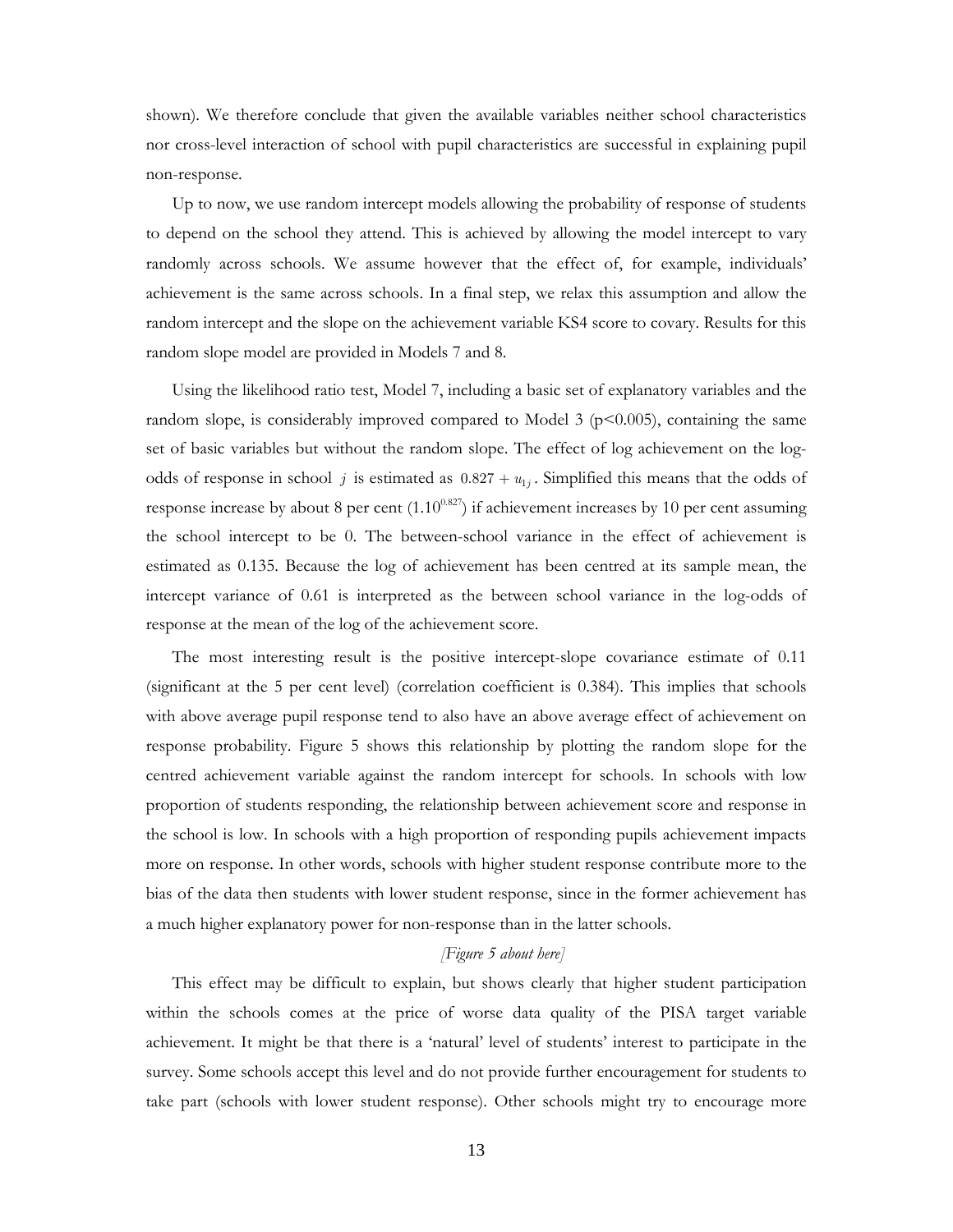students to sit the test thereby achieving only that better ability students can be changed in their opinion on participation.

Model 8 shows that adding school characteristics does not change findings on the random slope and again confirms the lack of school variables we can draw on in this study to explain the random school effect.

#### **5. Conclusions and implications for survey practice**

Over the last 15 years educational research has been enriched by many international educational achievement surveys. The results of those have widely impacted on education policy debates as well as guided educational policy formulation in countries participating in the surveys. However, there is a considerable gap in the literature examining the quality of these data, in particular with respect to non-response rates and non-response biases. The nature of response at school and student level differs from that in household surveys, so that literature on non-response for household surveys is not sufficient to close the current gap of knowledge on non-response bias in achievement surveys. This paper examines non-response patterns at school and pupil level for the most prominent achievement survey PISA in England using logistic and multilevel logistic models.

The analysis benefits from unusually rich information about non-responding schools and pupils by exploiting data from two important administrative sources including students' test results of national examinations sat at a similar time to the PISA test. These national scores are highly correlated with students' PISA scores, which is the central piece of the PISA survey. Access to fully observed data that is highly predictive of a survey target variable is rare in the survey methods context.

Results of the school level response analysis show that first and second replacement schools have a considerably lower response probability than initially approached schools. There seems to be a trend that replacement schools are more likely to respond if pupils' mean achievement within the school is higher (only 10 per cent significance). This questions whether the inclusion of replacement schools improves the representativeness of 15 year olds in the sample in terms of their achievement.

Surprisingly, results indicate that school response does not depend so much on how pupils perform on average but rather on the socio-economic background of pupils within schools measured by free school meal eligibility. Assuming a 50% school response, every 10 per cent point increase in average free school meal eligibility within the school decreases its response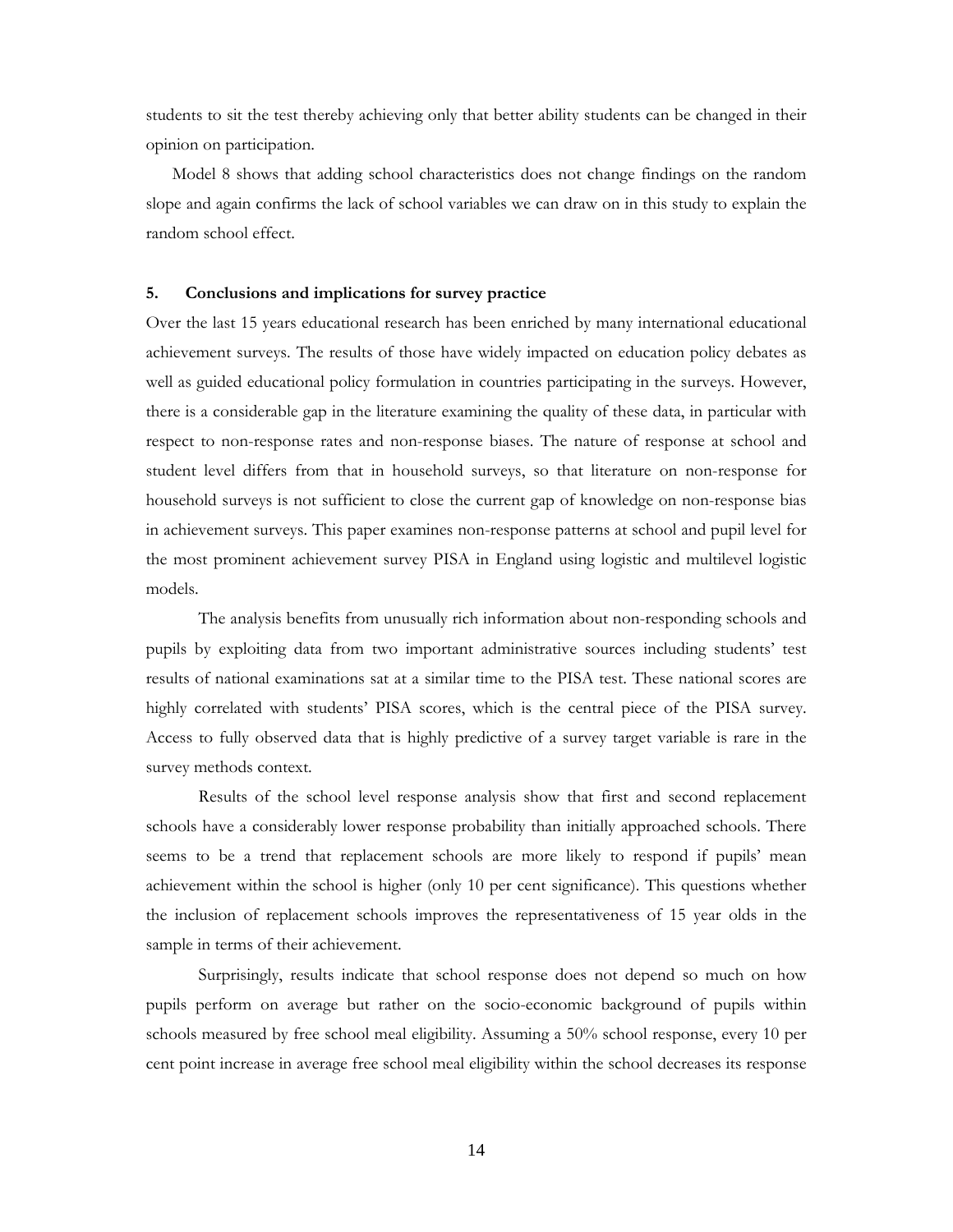probability by 7 per cent. Interestingly, school-level characteristics, such as gender composition, region, type of school (private vs public) and school size cannot explain school non-response.

The results have important implications for the sampling design of PISA. Currently initial schools are matched with those replacement schools that are in closest neighbourhood on the sampling frame regarding their composition of type of school, size, region and mean achievement. However, our results show that what really matters for school response is the free school meal eligibility of students within schools. Hence, if replacement schools are used to improve the representativeness of the school sample, it seems more important to match initial and replacement schools on the socio-economic composition of their students than on any of the factors currently used.

School response patterns differ greatly from pupil response patterns indicating that any kind of survey design needs to consider different response mechanisms at both levels for achieving the best possible representative sample. In contrast to school response, students' ability is the strongest predictor of student response while students' free school meal eligibility does not gain any importance. Results of the multilevel models show that schools matter since 15 per cent of variation in students' response are due to differences between schools. Examining contextual effects with the aim of explaining such school-level influences, we do not find that students in private schools, schools with high achievement students and schools with low free school meal eligibility show different behaviour to their peers in other schools. However, it is possible that there are other school characteristics which could explain differences between schools on pupil response like characteristics of the head of the school, school ethos, parents' attitudes, the number of requests schools previously received to participate in surveys as well as their previous response behaviour.

Given the importance of achievement for pupil response, we tested whether the association between student ability and response differed by school environment using crosslevel interactions and by schools using random slope models. While a variety of cross-level interactions proved not to be significant, we found that schools with higher pupil response tend to also have an above average effect of achievement on response probability. This clearly shows that higher student participation within the schools comes at the price of worse data quality of the PISA target variable on achievement. This means that existing practices to exclude schools with low student response from the dataset should be revisited.

Future research aiming to evaluate the quality of educational achievement surveys needs to investigate whether non-response patterns found for the UK, can be generalised over time and across countries.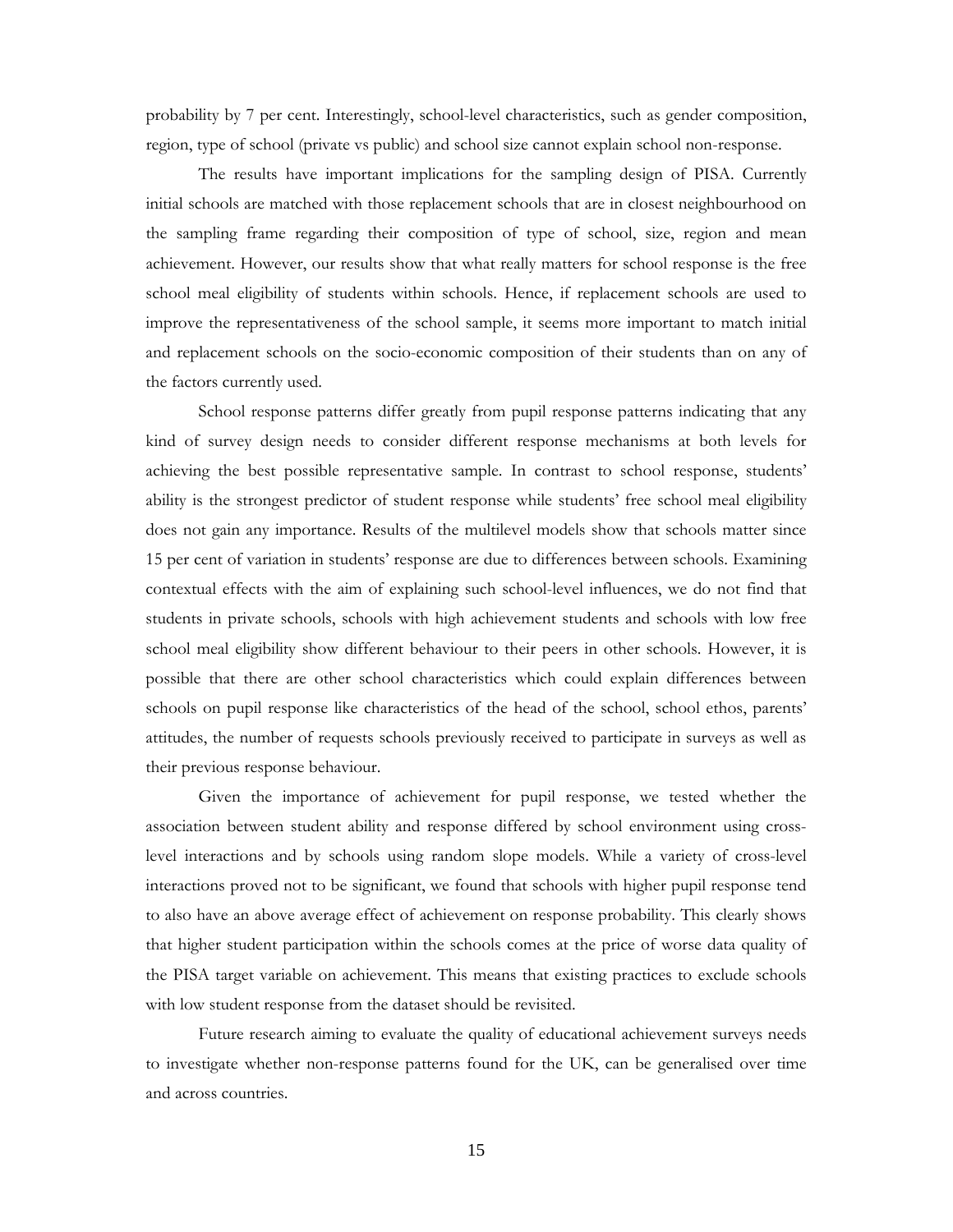#### **Acknowledgements:**

This research was funded by the ESRC grant Administrative Data Research Centre for England, grant number: ES/L007517/1, and by workpackage 1 of the ESRC grant The National Centre for Research Methods, grant number: ES/L008351/1. It builds on earlier work funded by the (then) Department for Education and Skills (DfES). We thank Cristina Bratu for research assistance and staff at DfES, the Office for National Statistics, and the Fischer Family Trust for their help in setting up the data. We alone remain responsible for their use.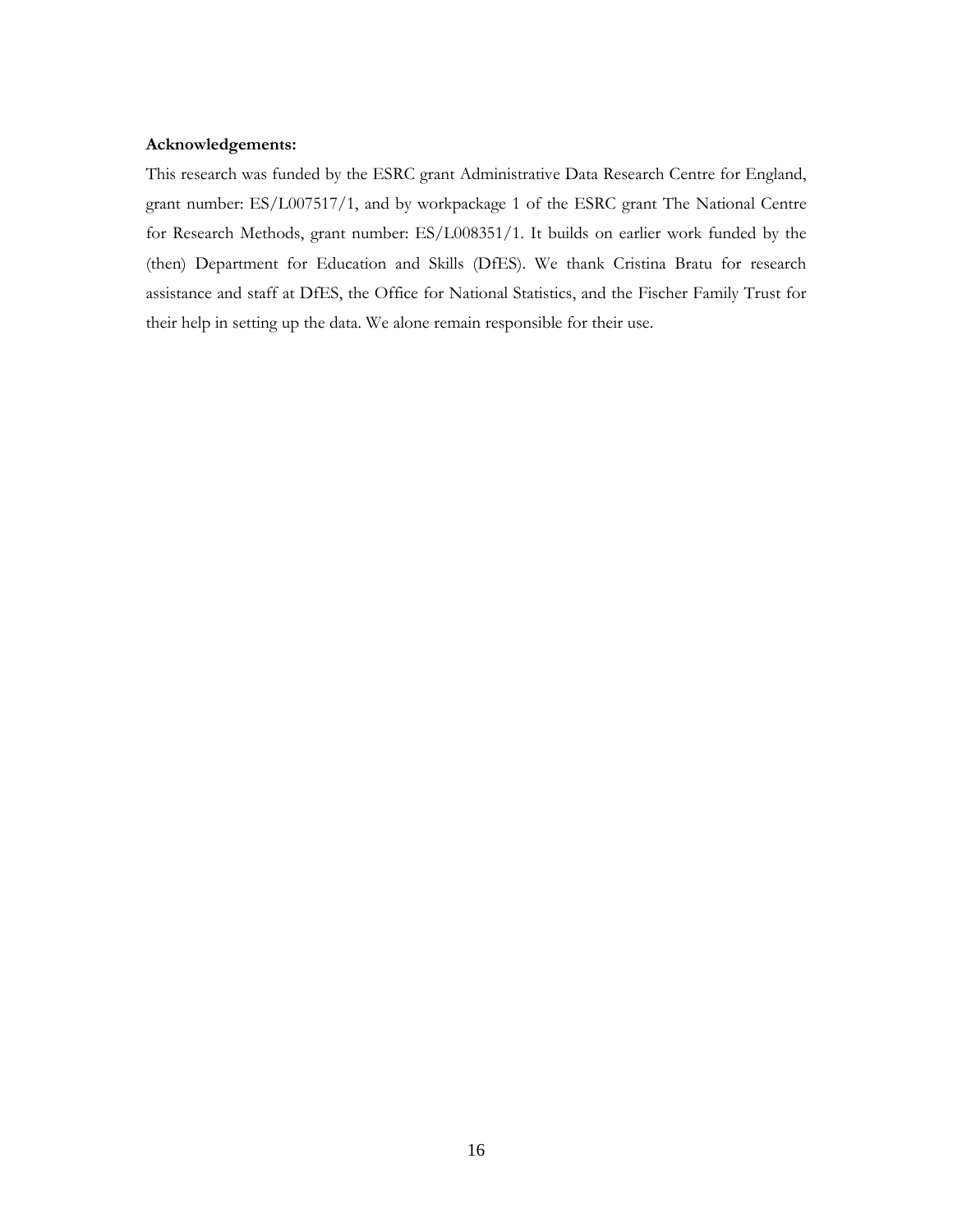#### **References**

- Agresti, A.(2013) *Categorical Data Analysis*, 3rd edition. Hoboken, New Jersey: John Wiley and Sons.
- Blatchford, P., Goldstein, H., Martin, C., and Browne, W. J., (2002) A study of class size effects in English school reception year classes, *Brit. Educ. Res. J.*, 28, 2, 169-185.
- Brown, W.J., Subramanian, S.V., Jones, K. and Goldstein, H. (2005) Variance Partitioning in Multilevel Logistic Models that Exhibit Overdispersion. *J. R. Statist. Soc.* A, 168, 3, 599-613.
- Dearden, L., Miranda, A. and Rabe-Hesketh, S. (2011), Measuring School Value Added with Administrative Data: The Problem of Missing Variables. *Fisc. Stud.*, 32: 263–278.
- Durrant, G.B. and Steele, F. (2009) Multilevel Modelling of Refusal and Noncontact Nonresponse in Household Surveys: Evidence from Six UK Government Surveys, *J. R. Statist. Soc.* A, 172, 2, 361-381.
- Durrant, G.B., Groves, G., Staetsky L. and Steele, F. (2010) Effects of Interviewer Attitudes and Behaviours on Refusal in Household Surveys. *Public Opin. Quart.*, 74, 1, 1-36.
- Fan, J. (1992) Design-adaptive nonparametric regression. *J. Am. Stat. Assoc.*, 87, 998-1004.
- Gelman, A. and Hill, J. (2006) *Data Analysis Using Regression and Multilevel/Hierarchical Models.* Cambridge, Cambridge University Press.
- Goldstein, H. (2011) *Multilevel Statistical Models*. 4<sup>th</sup> ed., Chichester: Wiley & Sons.
- Goldstein, H., Browne, W. J. and Rasbash, J. (2002) Partitioning Variation in Multilevel Models. *Understanding Statistics*, 1, 223–231.
- Gray, J., Goldstein, H. and Thomas S. (2001) Predicting the future: the role of past performance in determining trends in institutional effectiveness at A level, *Brit. Educ. Res. J*., 19:24, 3417- 3432.
- Groves, R. M. (2006) Nonresponse rates and nonresponse bias in household surveys. *Public Opin. Quart.*, 70, 646–75.
- Hawkes, D. and Plewis, I. (2006) Modelling non-response in the National Child Development Study, *J. R. Statist. Soc.* A, 169, 479–491.
- Kreuter, F., Olson, K., Wagner, J., Yan, T., Ezzati-Rice, T. M., Casas-Cordero, C., Lemay, M., Peytchev, A., Groves, R. M. and Raghunathan, T. E. (2010) Using proxy measures and other correlates of survey outcomes to adjust for non-response: examples from multiple surveys. *J. R. Statist. Soc.* A, 173, 389–407.
- Leckie, G. and Goldstein, H. (2011) Understanding Uncertainty in School League Tables. *Fisc. Stud*., 32: 207–224.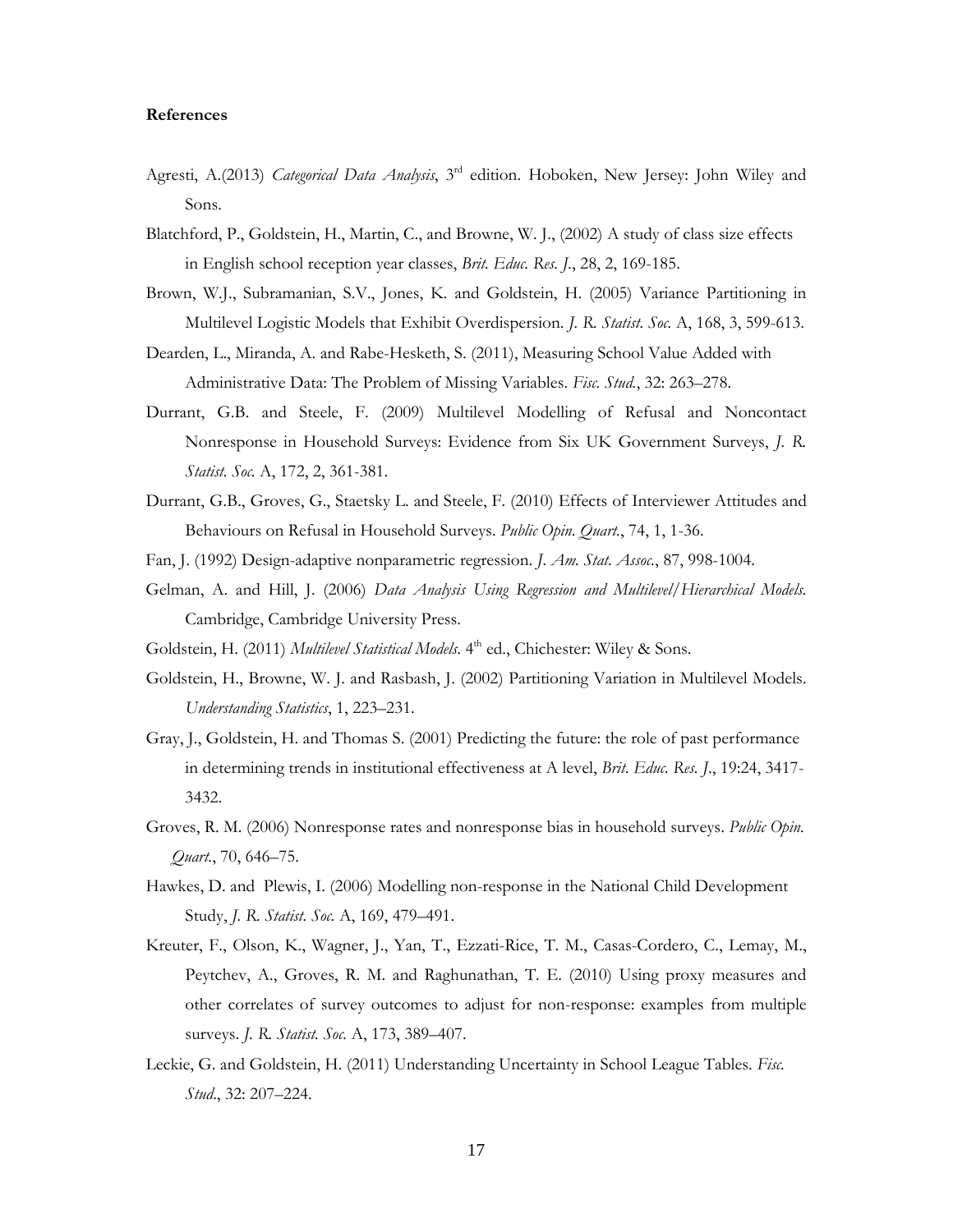- Little, R. and Vartivarian, S. (2005) Does weighting for nonresponse increase the variance of survey means?, *Surv. Methodol.*, 31, 161–168.
- Micklewright, J. , Schnepf, S. V. and Skinner, C. J. (2012) Non-response biases in surveys of school children: the case of the English PISA samples. *J. R. Statist. Soc.* A, 175 (4), 915- 938.
- Organisation for Economic Co-operation and Development (2004) *Learning for Tomorrow'sWorld: First Results from PISA 2003*. Paris: Organisation for Economic Co-operation and Development.
- Organisation for Economic Co-operation and Development (2012). *PISA 2009 Technical Report*. Paris: OECD Publishing
- Olson, J. F., Martin, M. O., Mullis, I. V. S., Mullis, I. V. and Arora A. (eds.) (2008) *TIMSS 2007 Technical Report*. Boston and MA: TIMSS & PIRLS International Study Center, Lynch School of Education, Boston College and IEA TIMSS & PIRLS.
- Pickery, J., Loosveldt, G. and Carton, A. (2001) The effects of interviewer and respondent characteristics on response behavior in panel surveys. *Sociol. Meth. Res.*, 29, 509–523.
- Pike, G. R. (2008) Using Weighting Adjustments to Compensate for Survey Nonresponse. *Res. High. Educ.*, 49(2), 153–171.
- Porter, S. R., and Whitcomb, M. E. (2005) Non-response in student surveys: the role of demographics, engagement and personality. *Res. High. Educ.*, 46(2), 127–152.
- Rasbash, J., Leckie, G.B., Jenkins, J. and Pillinger, R.J. (2010) Children's educational progress: partitioning family, school and area effects, J. R. Statist. Soc. A, 173(3), 657-682.
- Rust, K., Krawchuk, S. and Monseur, C. (2013) PISA Student Nonresponse Adjustment Procedures. In *Research on PISA New York* (ed M. Prenzel), pp. 87–102. Berlin: Springer.
- Snijders, T. and Bosker, R. (2012) *Multilevel Analysis, An Introduction to Basic and Advanced Multilevel Modelling*. London: Sage Publications.
- Steinhauer, H.-W. (2014) Modelling unit nonresponse in educational multi-informant studies: a multilevel approach using bivariate probit models. *Poster presented at the Panel Survey Methods Workshop*, Ann Arbor.
- Sturgis, P., Smith, P. and Hughes, G. (2006) A study of suitable methods for raising response rates in school surveys. *Research Report 721*. Department for Education and Skills, London.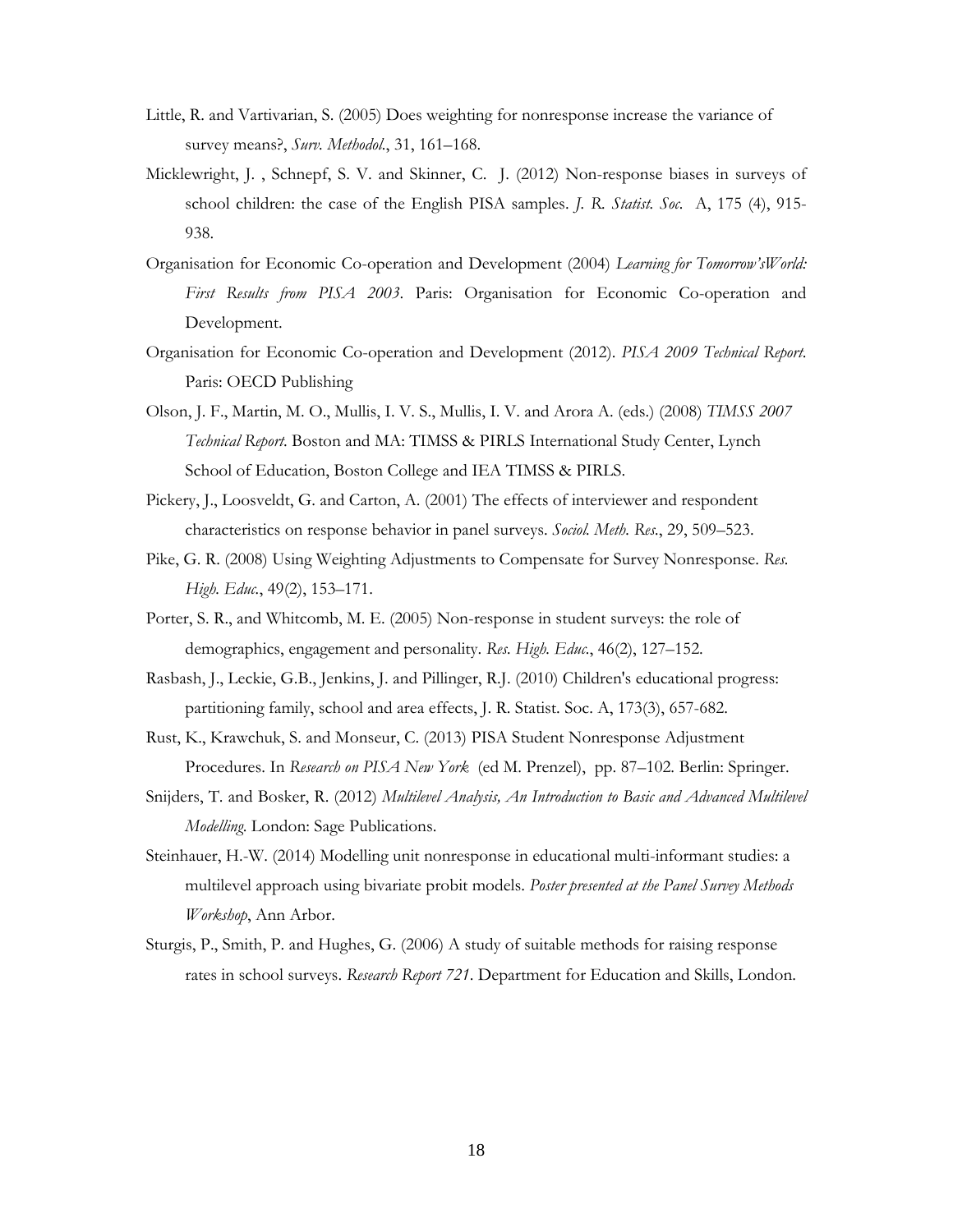### **Tables and Figures**

|         |           | 2000               |           | 2003               | Total        |                    |  |
|---------|-----------|--------------------|-----------|--------------------|--------------|--------------------|--|
|         | Total $#$ | $\frac{0}{0}$      | Total $#$ | $\frac{0}{0}$      | Total # $\%$ |                    |  |
|         |           | schools responding |           | schools responding |              | schools responding |  |
| Initial | 179       | 60.3               | 139       | 73.4               | 318          | 66.0               |  |
| First   | 78        | 42.3               | 40        | 37.5               | 118          | 40.7               |  |
| Second  | 45        | 24.4               | 28        | 35.7               | 73           | 28.8               |  |
| Total   | 302       | 50.3               | 207       | 61.4               | 509          | 54.8               |  |

### **Table 1. Approached schools, by replacement status and response outcome**

Note: the total number of responding schools is 279.

### **Table 2. Sampled pupils, by response outcome**

|       |              | 2000              |              | 2003              | Total        |                   |  |
|-------|--------------|-------------------|--------------|-------------------|--------------|-------------------|--|
|       | Total $\#$ % |                   | Total # $\%$ |                   | Total $\#$ % |                   |  |
|       |              | pupils responding |              | pupils responding |              | pupils responding |  |
| Total | 4.846        | 81.0              | 4,032        | 71.9              | 8.878        | 76.8.             |  |

Note: the total number of responding pupils is 6,821.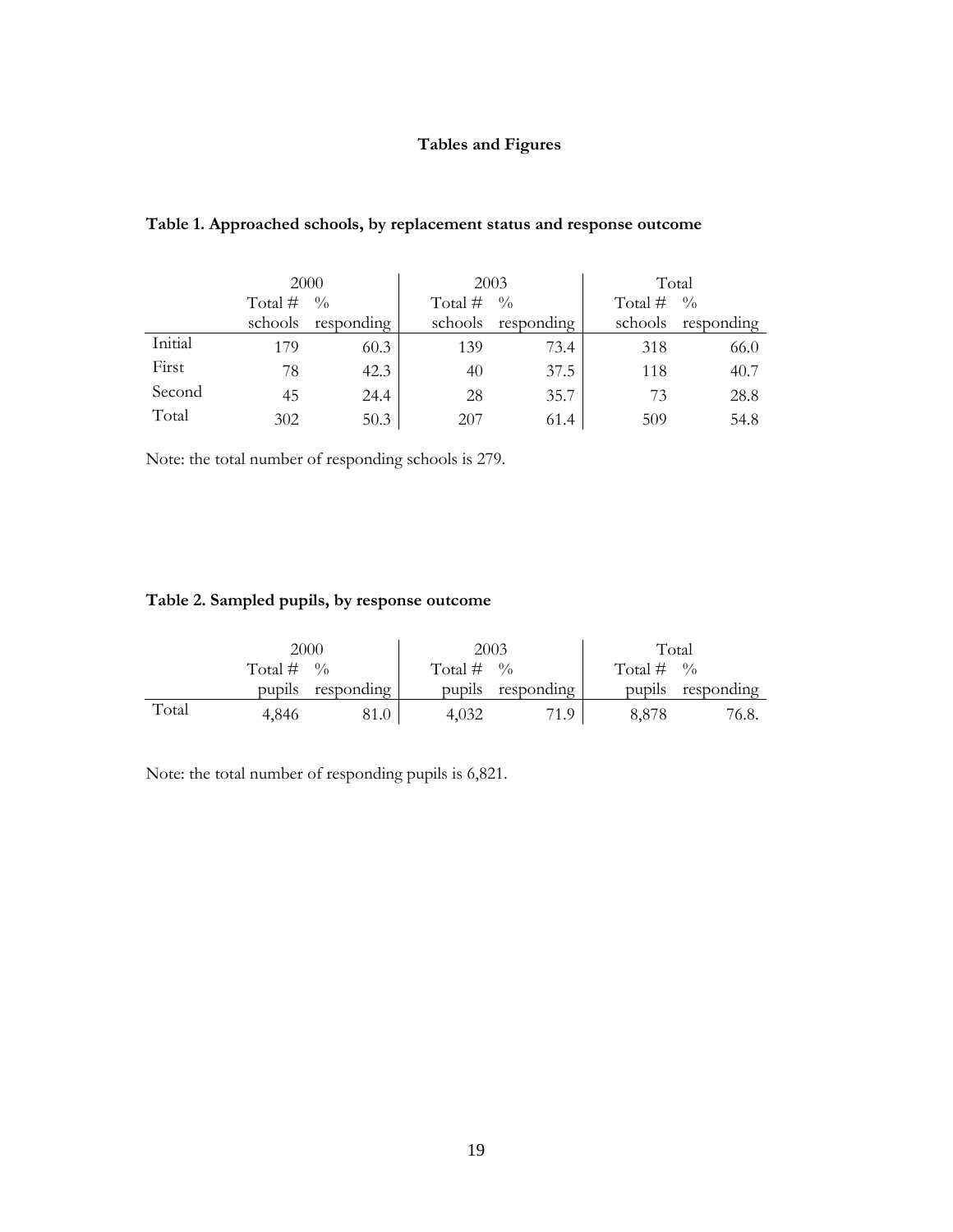|                           | (1)        | (2)         | (3)        | (4)         | (5)         |
|---------------------------|------------|-------------|------------|-------------|-------------|
| KS4 ps                    | $0.165**$  | 0.0221      | 0.0467     | $-0.0115$   | $-0.0235$   |
|                           | (0.0802)   | (0.0940)    | (0.101)    | (0.102)     | (0.103)     |
| KS4 ps <sup>2</sup> / 100 | $-0.220**$ | $-0.0770$   | $-0.102$   | $-0.0223$   | $-0.012$    |
|                           | (0.103)    | (0.114)     | (0.127)    | (0.126)     | (0.126)     |
| FSM proportion            |            | $-2.838***$ | $-2.467**$ | $-2.597**$  | $-2.017*$   |
|                           |            | (1.004)     | (1.015)    | (1.016)     | (1.058)     |
| Missing FSM info          |            | $-0.802$    | $-1.048$   | $-0.737$    | $-0.771$    |
|                           |            | (0.748)     | (0.824)    | (0.800)     | (0.785)     |
| Private school            |            |             | $-0.00401$ |             |             |
|                           |            |             | (0.479)    |             |             |
| First replacement         |            |             |            | $-1.027***$ | $-0.675**$  |
|                           |            |             |            | (0.227)     | (0.306)     |
| Second                    |            |             |            | $-1.541***$ | $-1.163***$ |
| replacement               |            |             |            | (0.290)     | (0.364)     |
| Size in 100               |            |             |            | 0.208       | 0.212       |
|                           |            |             |            | (0.136)     | (0.137)     |
| Year 2000 school          |            |             | $-0.438**$ | $-0.280$    | $-0.279$    |
|                           |            |             | (0.194)    | (0.209)     | (0.209)     |
| FSM replacement           |            |             |            |             | $-2.708*$   |
| school                    |            |             |            |             | (1.620)     |
| Constant                  | $-2.755*$  | 0.882       | 0.545      | 1.556       | 1.7410      |
|                           | (1.524)    | (1.974)     | (2.061)    | (2.058)     | (2.070)     |
| Pseudo R-square           | 0.00701    | 0.0206      | 0.0282     | 0.0936      | 0.0979      |
| log-likelihood            | $-348.0$   | $-343.2$    | $-340.6$   | $-317.6$    | $-316.1$    |

**Table 3. Results of 5 nested logistic models for school response** 

Note: school sample size is 509, standard errors are reported in parentheses,

FSM = Free School Meal, KS4 ps = Key Stage 4 point score

\*\*\* denotes  $p<0.01$ , \*\*  $p<0.05$ , \*  $p<0.1$ .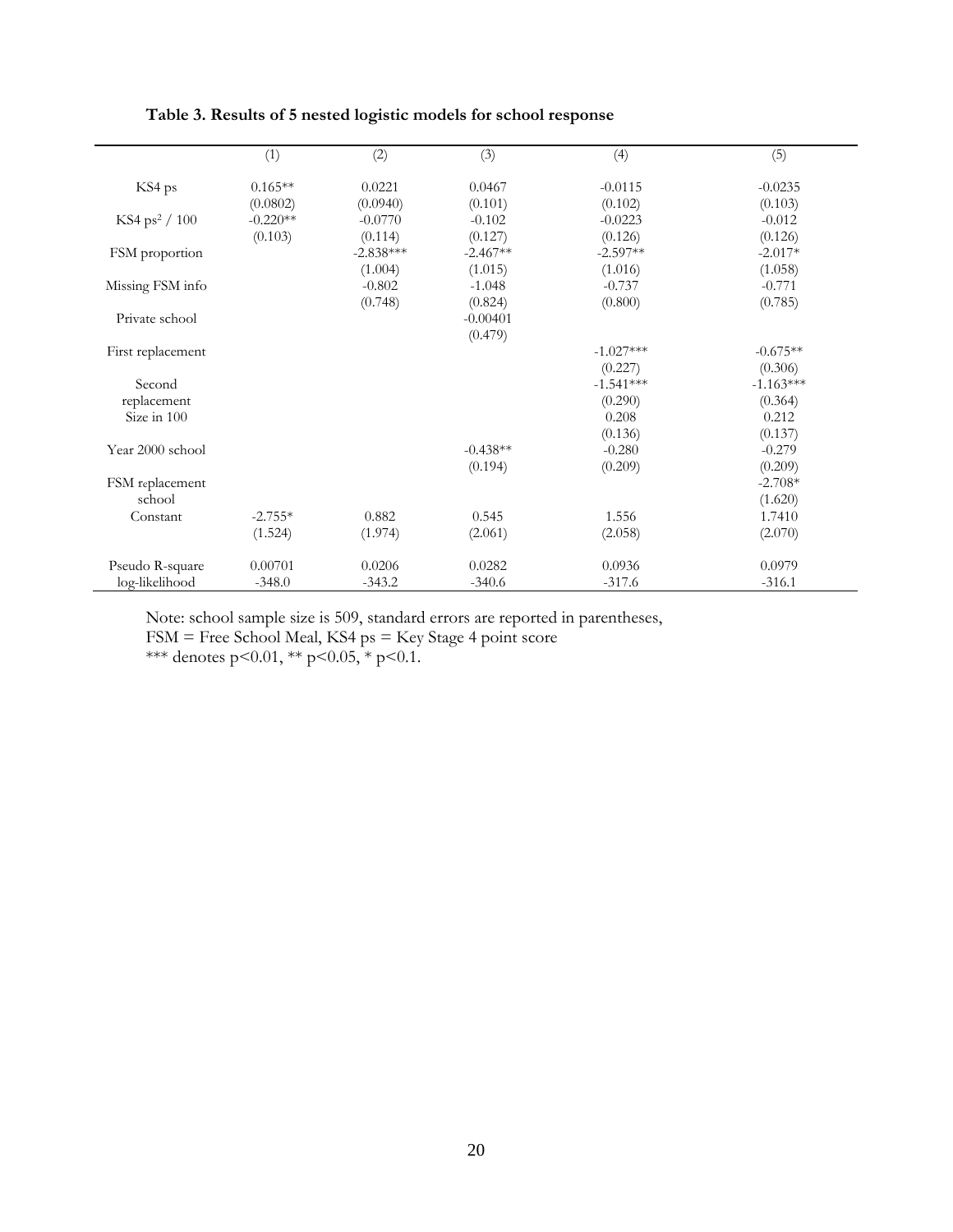|                         | Random intercept models             |            |             |            |            |            |            | Random intercept<br>and slope models |            |
|-------------------------|-------------------------------------|------------|-------------|------------|------------|------------|------------|--------------------------------------|------------|
|                         |                                     | (1)        | (2)         | (3)        | (4)        | (5)        | (6)        | (7)                                  | (8)        |
| Student characteristics | Ln(Ks4 ps),                         |            |             |            |            |            |            |                                      |            |
|                         | centred                             |            |             | $0.776***$ |            | $0.782***$ | $0.763***$ | $0.827***$                           | $0.816***$ |
|                         |                                     |            |             | (0.042)    |            | (0.042)    | (0.048)    | (0.052)                              | (0.058)    |
|                         | Ks4 ps, centred                     |            | $0.022***$  |            |            |            |            |                                      |            |
|                         | Ks4 ps <sup>2</sup> / 100,          |            | (0.002)     |            |            |            |            |                                      |            |
|                         | centred                             |            | $-0.117***$ |            |            |            |            |                                      |            |
|                         |                                     |            | (0.011)     |            |            |            |            |                                      |            |
|                         | Male                                |            | $0.184**$   | $0.188**$  |            | $0.192**$  | $0.191**$  | $0.190**$                            | $0.192**$  |
|                         |                                     |            | (0.059)     | (0.058)    |            | (0.059)    | (0.059)    | (0.059)                              | (0.060)    |
|                         | Private school                      |            |             |            | 0.400      | 0.441      |            |                                      |            |
|                         |                                     |            |             |            | (0.313)    | (0.314)    |            |                                      |            |
|                         | % FSM in school                     |            |             |            | 0.270      | $-0.118$   | 0.147      |                                      | 0.0206     |
|                         |                                     |            |             |            | (0.645)    | (0.664)    | (0.659)    |                                      | (0.661)    |
|                         | Missing FSM                         |            |             |            | $-0.930$   | $-0.586$   | $-0.296$   |                                      | $-0.316$   |
|                         |                                     |            |             |            | (0.582)    | (0.593)    | (0.563)    |                                      | (0.615)    |
|                         | % male in school                    |            |             |            | 0.135      | $-0.220$   | $-0.0763$  |                                      | $-0.0570$  |
|                         |                                     |            |             |            | (0.328)    | (0.336)    | (0.323)    |                                      | (0.337)    |
| School characteristics  | Mean Ks4 ps,<br>centred             |            |             |            | 0.0236     | $-0.0134$  | $-0.00204$ |                                      | $-0.00408$ |
|                         |                                     |            |             |            | (0.013)    | (0.013)    | (0.012)    |                                      | (0.012)    |
|                         | Year 2000                           |            | $0.499***$  | $0.490***$ |            | $0.485***$ | $0.486***$ | $0.493***$                           | $0.494***$ |
|                         |                                     |            | (0.109)     | (0.109)    |            | (0.112)    | (0.113)    | (0.110)                              | (0.114)    |
|                         | Mean student x                      |            |             |            |            |            | $-0.604$   |                                      | $-0.758$   |
|                         | mean school Ks4<br>ps /100, centred |            |             |            |            |            | (0.712)    |                                      | (0.827)    |
|                         | Constant                            | $1.347***$ | $-1.290***$ | $1.040***$ | $1.230***$ | $1.143***$ | $1.071***$ | $1.055***$                           | 1.090***   |
|                         |                                     | (0.056)    | (0.088)     | (0.084)    | (0.203)    | (0.205)    | (0.200)    | (0.0853)                             | (0.206)    |
| rents<br>Random compon  | <b>VPC</b>                          | $0.159***$ | $0.153***$  | $0.152***$ | $0.151***$ | $0.150***$ | $0.151***$ |                                      |            |
|                         |                                     | (0.016)    | (0.016)     | (0.016)    | (0.015)    | (0.016)    | (0.016)    |                                      |            |
|                         | $\sigma_{u0}$                       | $0.790***$ | $0.770***$  | $0.768***$ | $0.764***$ | $0.763***$ | $0.766***$ |                                      |            |
|                         |                                     | (0.047)    | (0.047)     | (0.047)    | (0.046)    | (0.047)    | (0.047)    |                                      |            |
|                         | $\sigma^2_{u0}$                     |            |             |            |            |            |            | $0.613***$                           | $0.610***$ |
|                         |                                     |            |             |            |            |            |            | (0.076)                              | (0.075)    |
|                         | $\sigma_{u1}^2$                     |            |             |            |            |            |            | $0.135**$                            | $0.137**$  |
|                         |                                     |            |             |            |            |            |            | (0.051)                              | (0.052)    |
|                         | $\sigma_{u01}$                      |            |             |            |            |            |            | $0.109**$                            | $0.105**$  |
|                         |                                     |            |             |            |            |            |            | (0.047)                              | (0.047)    |
|                         | Log likelihood                      | $-4557.2$  | $-4337.1$   | $-4350.1$  | $-4550.3$  | $-4348.7$  | $-4349.3$  | $-4341.1$                            | $-4340.2$  |

### **Table 4. Estimated coefficients of multilevel logistic models for student response**

Note: results are based on 8,878 students in 279 schools. Standard errors in parentheses;

 $KS4$  ps =  $Key Stage 4 point score, FSM = free school meal$ 

\*\*\*denotes p<0.01, \*\*p<0.01, \*p<0.05.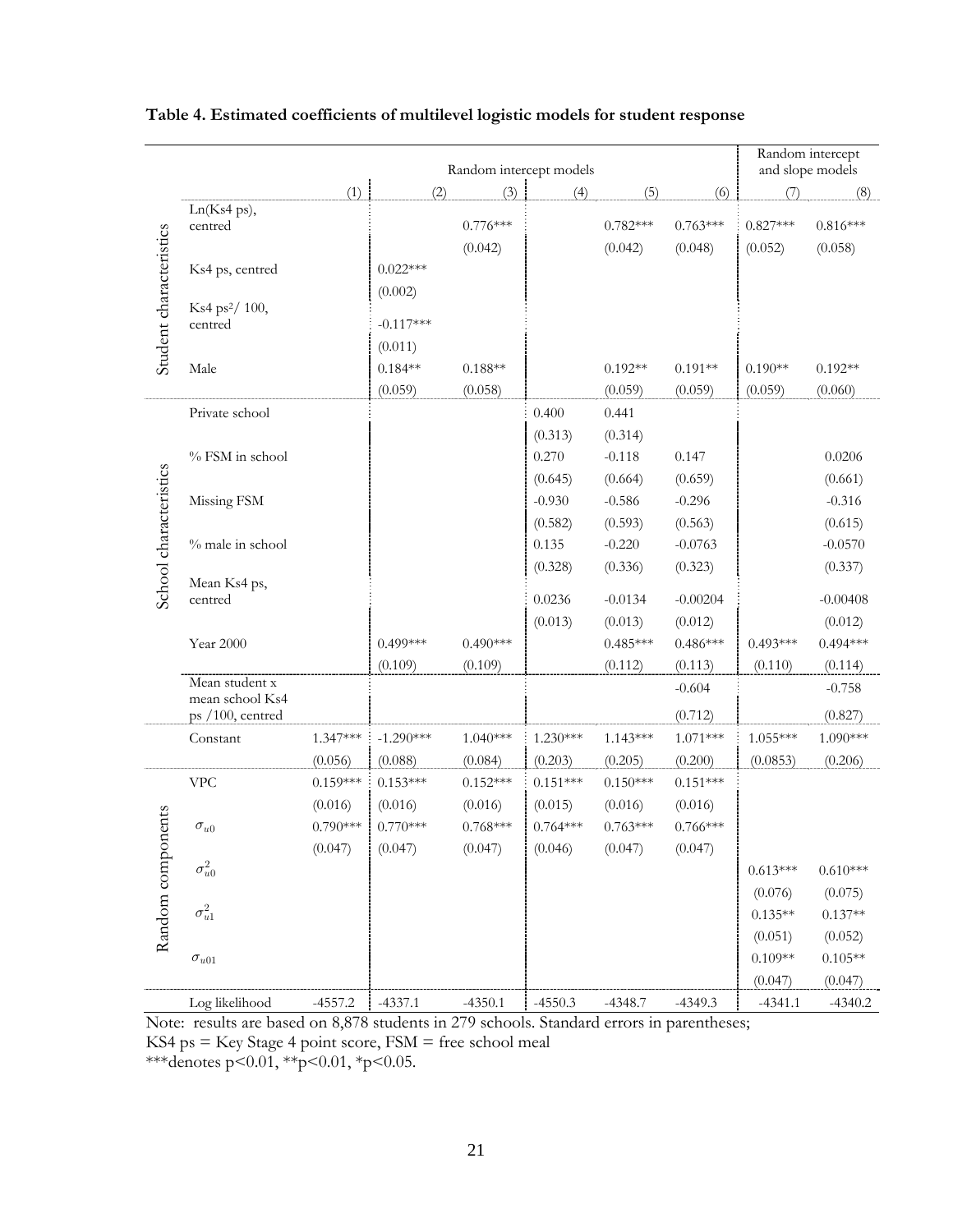**Figure 1. Scatterplot of the PISA reading score against Key Stage 4 total points score: responding pupils, 2000 and 2003** 



Note: correlation coefficient is 0.81; based on 3,923 students who sat the PISA reading test.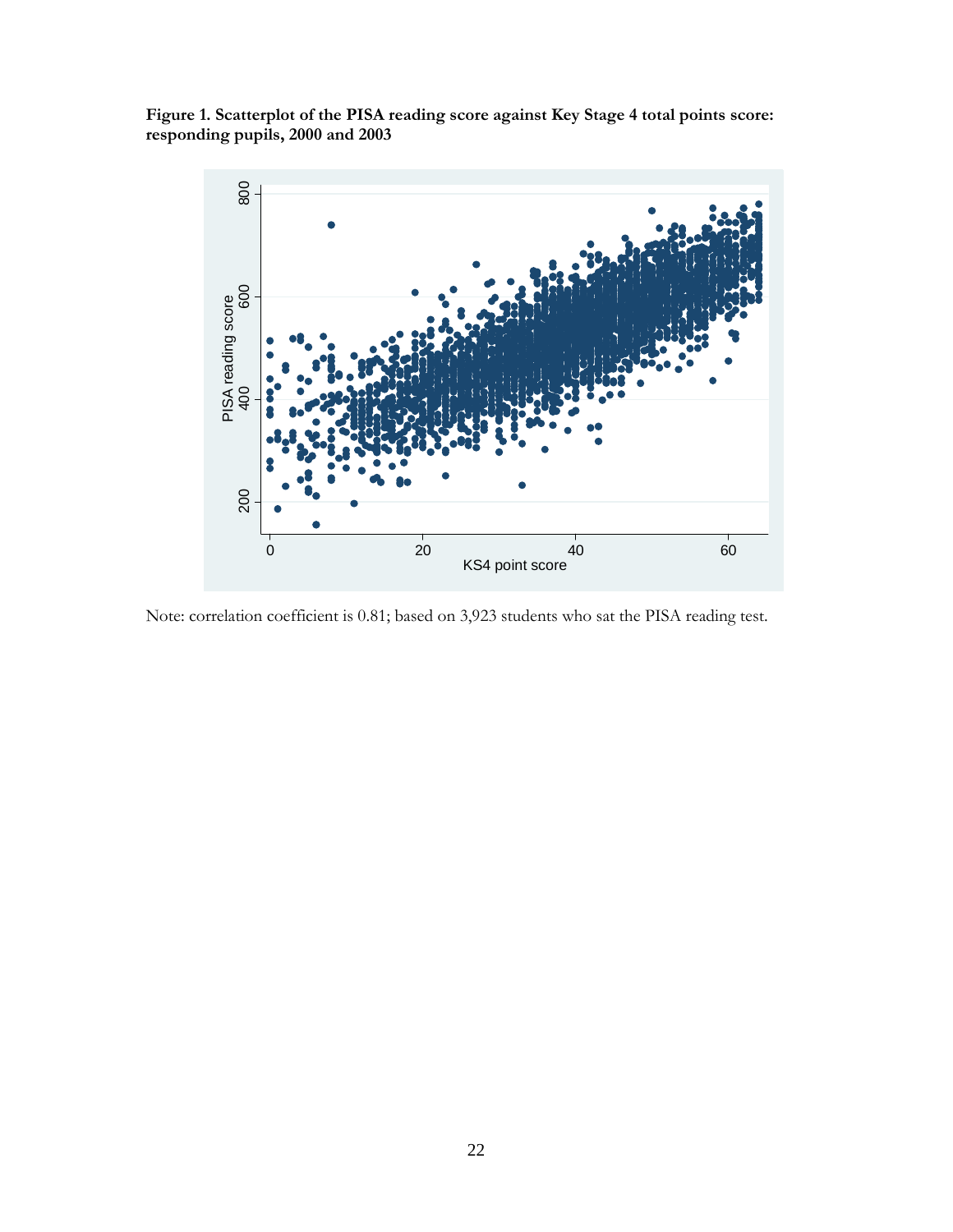**Figure 2. Response probability of school by pupils' mean total point score in Key Stage 4 achievement within schools, for pooled 2000 and 2003 data, using non-parametric local polynomial regression.** 



Note: average achievement score values between  $10^{th}$  and  $90^{th}$  percentile are taken into account.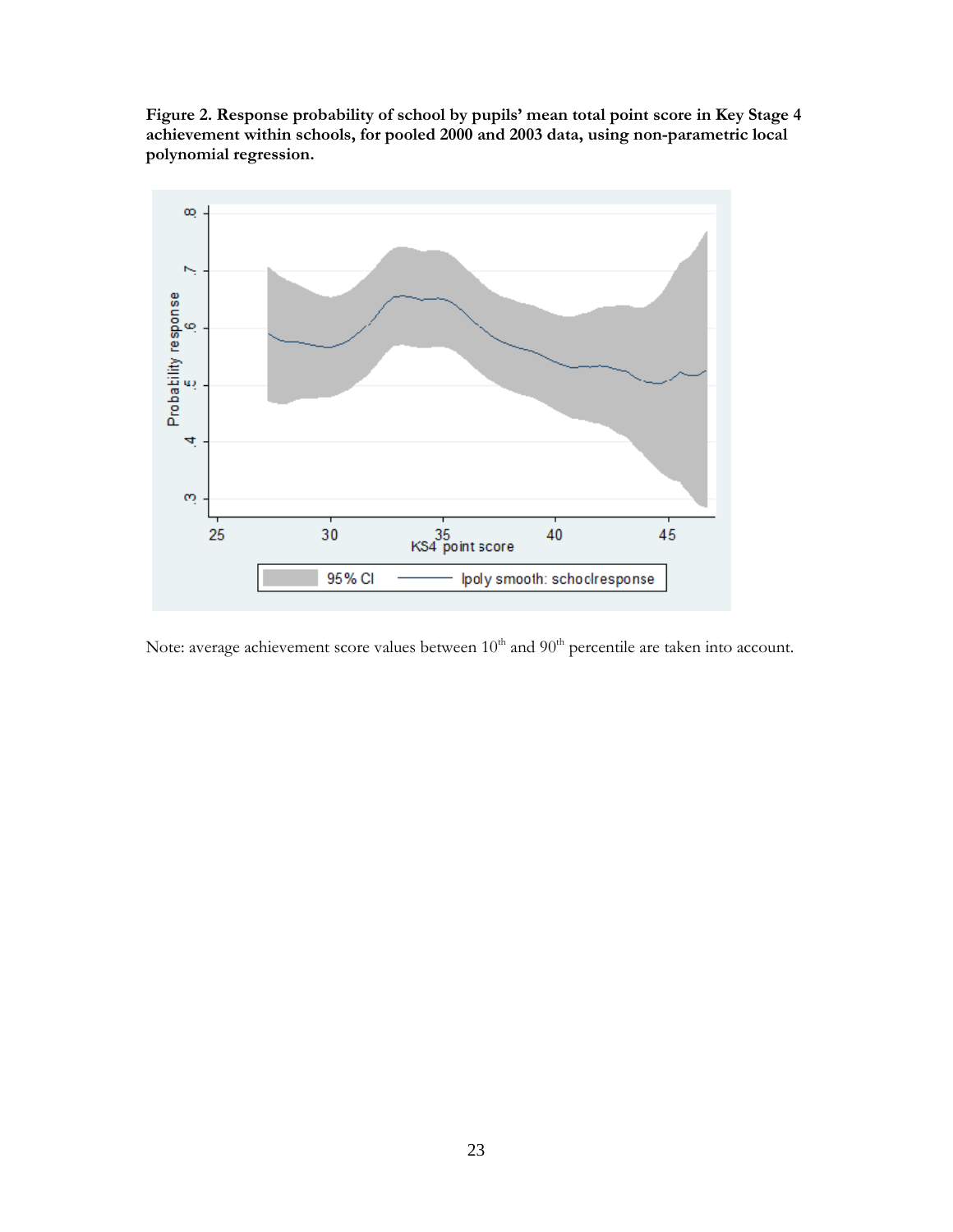

**Figure 3. Response probability of pupils by pupils' total Key Stage point score, for pooled 2000 and 2003 data using non-parametric local polynomial regression**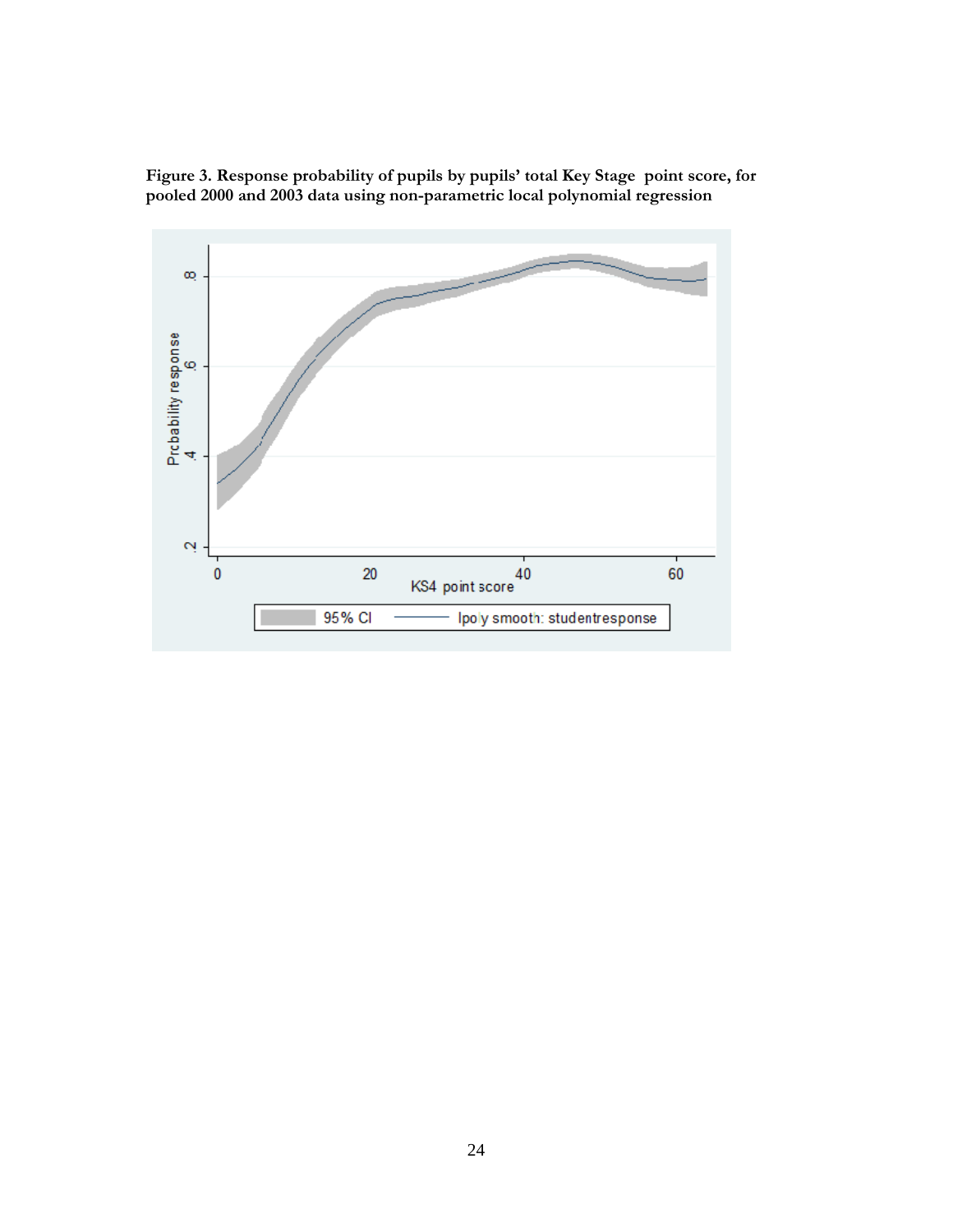**Figure 4. Estimates of school random intercepts from multilevel logistic model for pupil response (for model 3 in Table 4)** 



Note: the graph shows the estimates of the schools' random intercepts obtained in model 3 of Table 4.